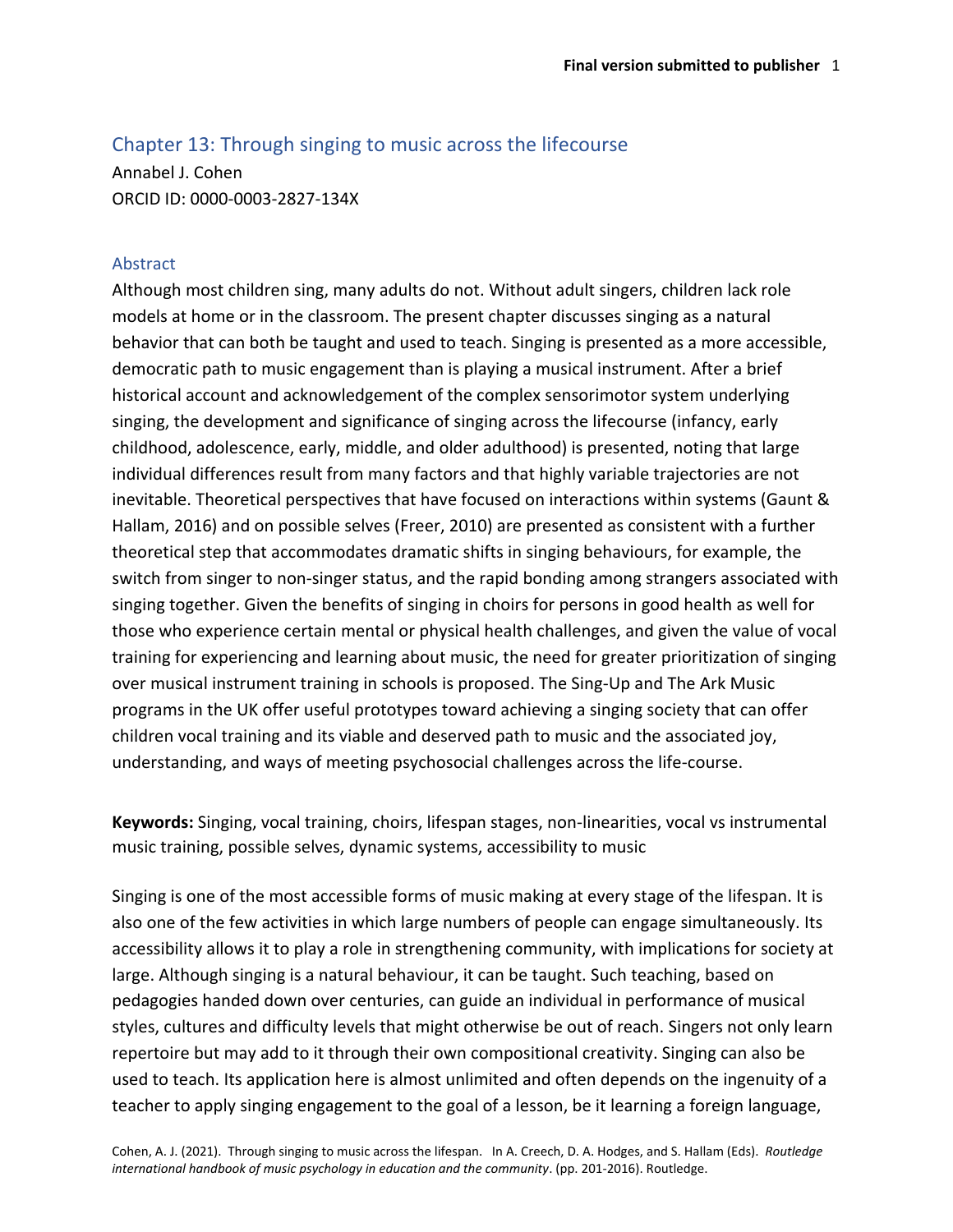poetry, dramatic skills, mathematics, geography, understanding people from a culture different from one's own, or playing a musical instrument. Typically, adults educate children, rather than the reverse. All children can sing, but by adulthood, in Western society, many adults are uncomfortable singing, and consequently cannot teach children or build community through singing. This situation is not a necessary one. History shows that engagement in singing is subject to many forces.

#### Evolutionary and historical considerations

From an evolutionary perspective, singing and speech developed from the same capacity for vocalization and self-expression (Bannan, 2020; Belyk & Brown, 2017; Mithen, 2005). Reference to singing appears in ancient Greek and biblical texts (Norton, 2016). Singing has served in war, encouraging soldiers to battle, enhancing nationalistic spirit, be it for good or evil. From solo voice to mass choir, singing is powerful in its emotional reach. Societies worldwide have held the beautiful voice in awe. Late twentieth and current twenty-first century western societies, place on a pedestal the vocal superstar, from Renée Fleming and Plácido Domingo in the classical world to Beyoncé and Freddie Mercury in the pop world (Krueger, 2019). Before midtwentieth century, families and friends commonly made music at home, often involving singing hymns or popular music around a piano (Parakilas et al., 1999). From the 1920s to 1940s, singing was part of the program in movie theatres, which most people in America attended on a weekly basis (Morgan-Ellis, 2018). Such participatory singing has given way to listening to recorded music and large amplified concert performances. Although measurement of singing as compared to speech has been relatively neglected, recent reviews of the mechanics of the singing voice (Wolfe et al., 2020) and the underlying neuroscience (Cohen, Levitin, & Kleber, 2020; Kleber & Zarate, 2014) emphasize how remarkable it is that the majority of humans, beginning with very young children, are able to control the pitch of their voices as well as they do. Yet, surprisingly, only in recent years has the social and psychological significance of singing become a subject of interdisciplinary scholarly investigation (Cohen, 2020a; Cohen & Trehub, 2011; Gudmundsdottir et al., 2020; Heydon et al., 2020; Russo et al., 2020; Welch et al., 2019). As will be argued in this chapter, as knowledge emerges, so do opportunities for enabling individuals and society to benefit from the human ability to sing.

## Complex processes underlying singing

The singer is constantly determining whether the sound produced is the one expected. If the sound differs from the one imagined, the present or future match is improved through rapid changes by the muscles controlling the physical properties of the vocal folds (e.g., tension and length). An intricate tri-part system involves the lungs, vocal folds and vocal tract (Sundberg, 1987). Vocal training and practice can assist in learning to develop the underlying neural network that manages this complex motor system, integrating it with the network representing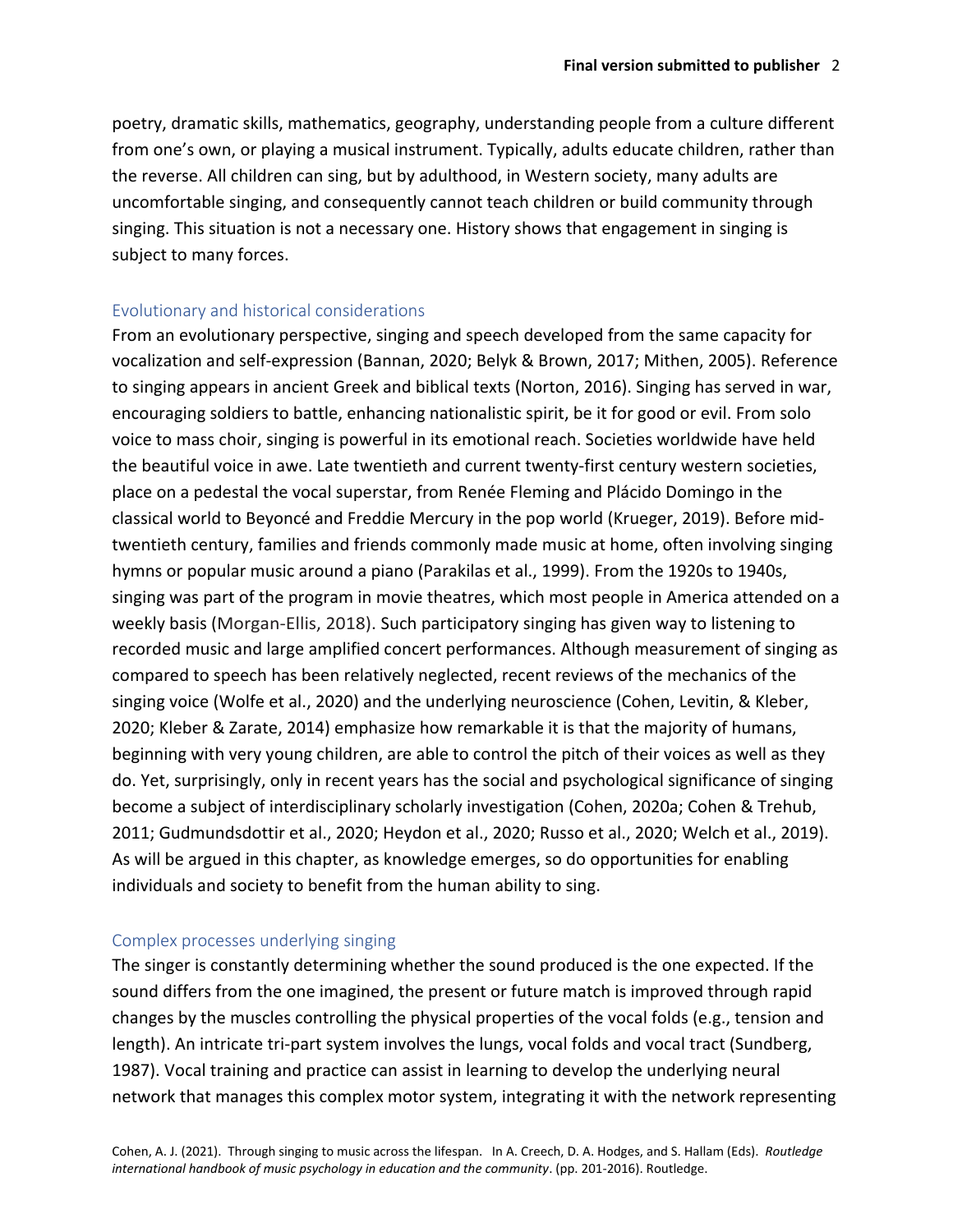the melodic structure. Although singing is more than producing the right pitch at the right time, relatively accurate singing is fundamental in highly developed musics of the world in which melody plays a key role (e.g., Western European, Chinese, East Indian).

A minority of individuals have great difficulties in matching pitch. They have been referred to colloquially as "tone deaf" (Cuddy et al., 2005) or as poor-pitch singers (Welch, 1979), and may suffer from Vocal Pitch Imitation Deficit (VPID) as described by Pfordresher and Nolan (2019). The deficit may affect either or both the auditory image and the motor image or co-ordinating the two. Music perception tasks would seem to tap into auditory imagery system, although recent embodiment theories argue for the engagement of the motor system even here (Overy & Molnar-Szakacs, 2009).

Investigating the relationship between vocal production and vocal perception, Pfordresher and Nolan (2019) concluded that singing and music perception rely on the same abstract representation of musical structure, and that deficits in music perception may predict deficits in singing accuracy, concurring with the Linked-Dual Representation Model (Hutchins & Moreno, 2013) and the Vocal Sensorimotor Loop model (Berkowska & Dalla Bella, 2009). A study by Tsang and Trainor (2020) with 117 children (range 5.0 to 9.9 years), also tested perceptual discrimination and pitch production on individual pitches, pitch intervals, and 4-note melodies and did not show the same relation between melodic perception and production found by Pfordresher and Nolan. The preliminary results available to date for 21 children (age range 7 to 9 years) have shown that all three of these vocal production tasks were significantly intercorrelated (range .73 to .92), but only pitch accuracy and melody discrimination were significantly correlated (.47), when it might have been expected that melodic production would correlate with melodic discrimination, as found by Pfordresher and Nolan (2019) with adults. These preliminary results of the study of the relation between perception and production in children might point to challenges for children in developing separate competencies in representing and vocalizing melodic information and the subsequent integration. How competence in singing develops across the lifespan is further discussed in the next section.

## Development of singing across the lifespan

# Infancy and preschool years

It is sometimes said that the child learns to sing at the same time as she learns to speak. Elements of singing indeed are evidenced in infancy. Stadler Elmer (2020) has noted that the infants' repetition of a syllable, referred to as *reduplicative babbling*, offers training for both singing and speaking, as the syllable plays a role in both domains. Singing is slower than speaking and offers the infant time to focus on the attributes of a syllable. Singing also contains repetition, further offering training trials.

Several researchers have focused on the reciprocal behaviour of the mother-infant dyad when engaged in vocal communication (Addessi, 2020; Trehub & Russo, 2020 for review). Recursively, the mother repeats the sounds made by the infant, who imitates the sounds made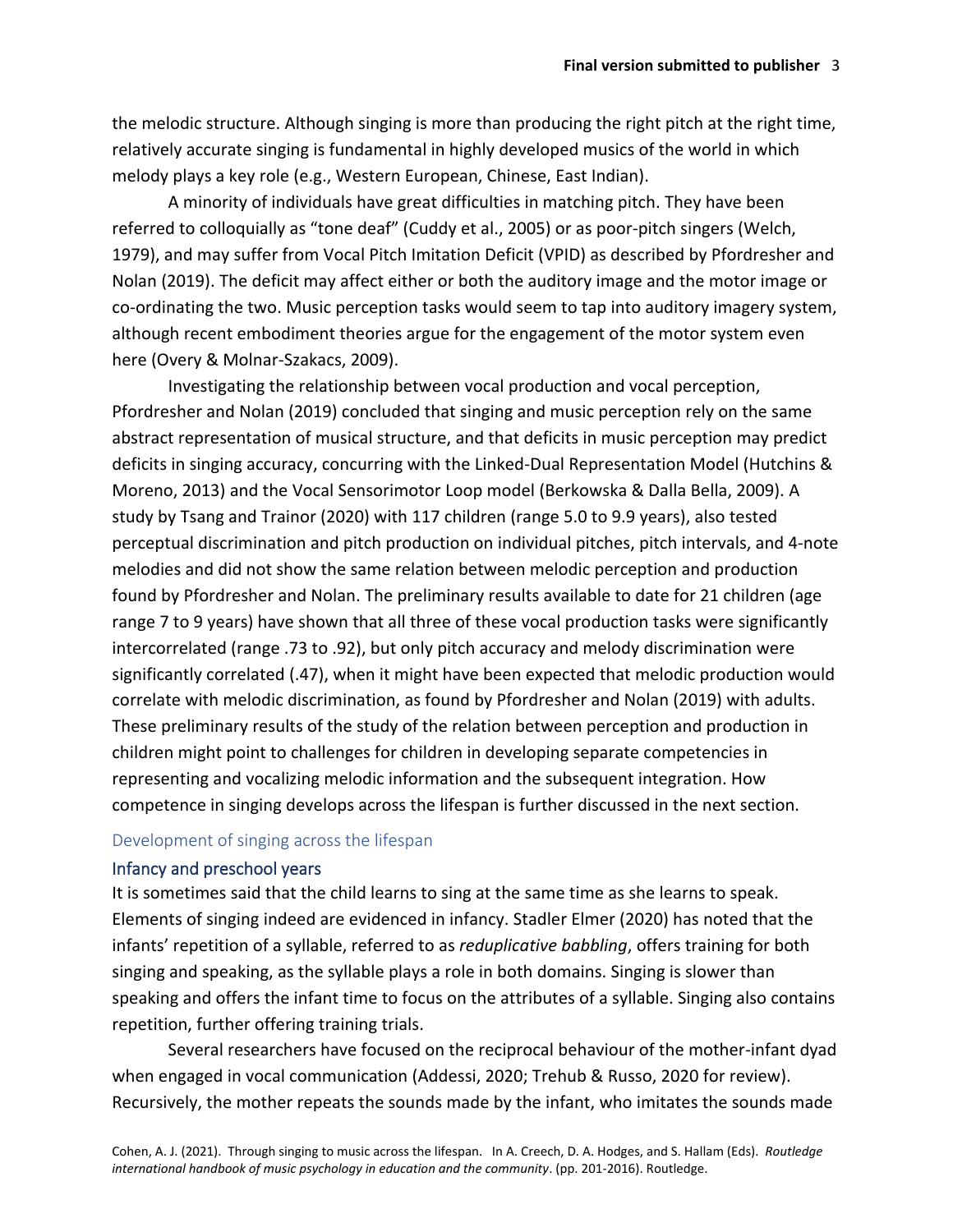by the mother. The infant and caregiver are rarely in perfect synchrony. The typical asynchrony requires continual active negotiation of synchronous activity that entails engagement (Jurgens & Kirchhoff, 2019). In other words, the imperfect co-ordination keeps the attention of the participants in the communication interaction. This imperfect entrainment is characteristic of the interactions between components of complex systems. Some research suggests that the infant matches the pitches of the mother's voice by hitting either the same chroma (if the mother sang the note C or *do*, the infant would similarly sing C or *do*) or a harmonic of the C (e.g., E or G, *mi* and *sol* respectively, which are the fifth and third harmonics of C respectively) (Van Puyvelde et al., 2015). Yet most research suggests that the ability of infants to match pitch is less systematic.

By early childhood, greater mastery is developed over vocal production. The child can both speak and sing, but as Stadler Elmer (2011, 2020) describes, there is wide variability in singing accuracy. Some toddlers show the ability to sing simple melodies recognizable to adults. Gudmundsdottir and Trehub (2018) asked adults to recognize songs found on YouTube that were performed by toddlers. The toddlers had much greater vocal range than some tests of singing ability would suggest (Rutkowski, 1990; Welch, 1998).

As part of the natural behaviour of singing in early childhood, the child engages in making up songs, and moving from verbalizing to singing and back while self-absorbed in an activity, as noted by Michael Forrester (2010) in a case study of his young daughter. Barrett (2006) has noted, however, that by about the age of 8, there is a decline in making up songs. The influence of the school system may be the cause, typically doing little to encourage singing and vocal creativity. General teachers are not trained to engage children in singing. If teachers are not comfortable singing, encouragement of their students cannot be expected.

## Adolescence

Adolescence is a special time in the vocal development of boys. The larynx descends, and the vocal folds enlarge, lowering the vocal register by approximately an octave from the original pitch range, which earlier overlapped that of the female voice range. The changes in the female voice during this time, though not insignificant, are negligible by comparison. The transition from child to adult male voice may provoke anxiety and frustration and sadness, due to lack of control over one's vocal pitch and loss of the quality of the child voice (Freer, 2010). Welch (2009) reported that young males may avoid singing in groups but may engage in singing pop music by themselves. In three studies of singer-songwriters (*N* = 18, 45, and 219 respectively), Cohen, Robison et al. (2020) obtained self-assessments of current singing performance level, their level starting out and their future level. Both males and females showed increasing selfassessed level of performance over the past, present, and future time, but males rated their singing as significantly lower than that of females in all three studies.

Popular music is important in adolescent identity formation. When young people meet for the first time, the topic of favourite music is one of the most common to be discussed.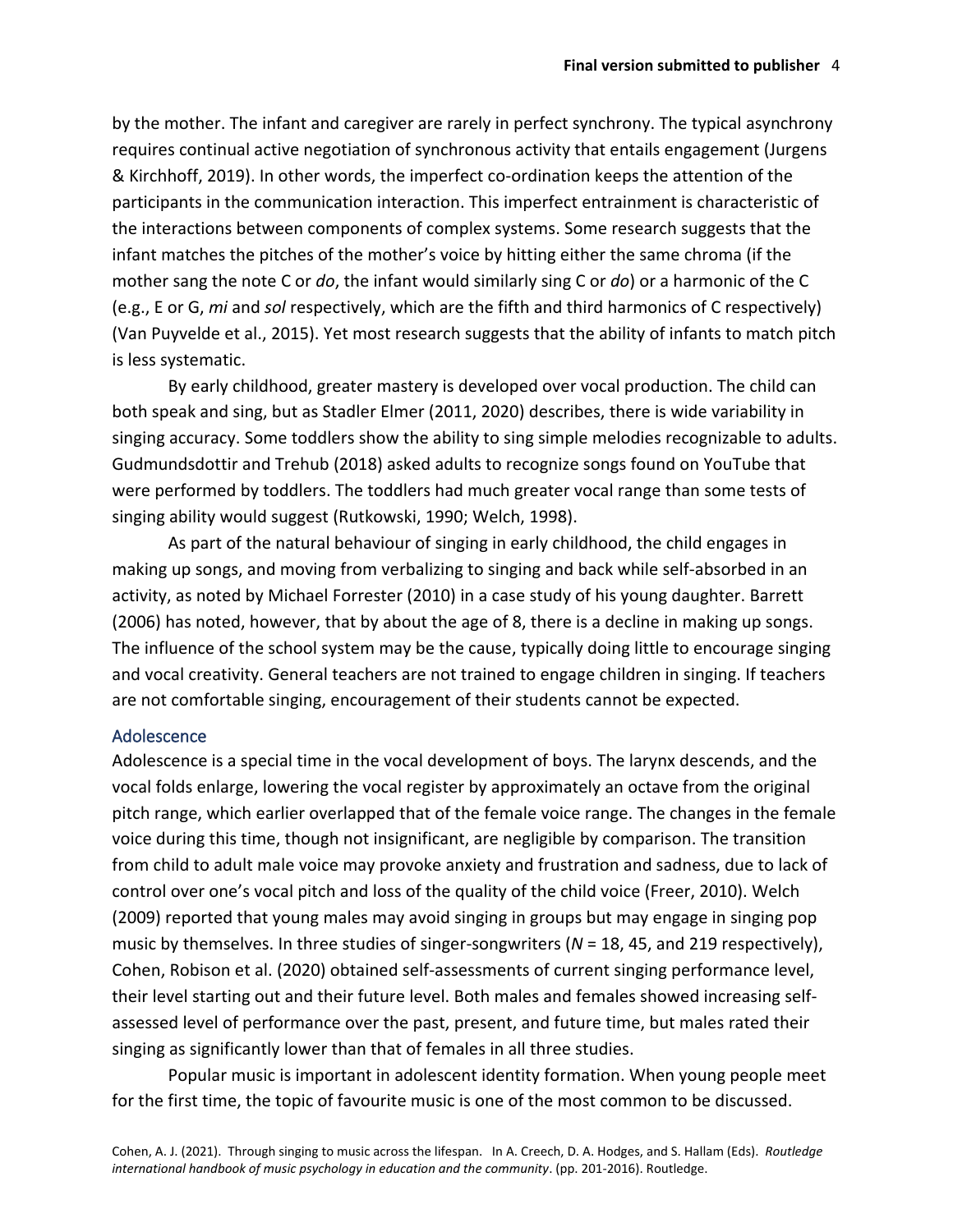Popular music typically relies on melody and the vocalist for its success. Popularity, almost by definition, is established by being memorable, and what makes popular music memorable is often its singability. Though adolescents may be reluctant to join a community choir, they seem to have no hesitation in bursting into song at rock concerts. Singing together entails performing in synchrony, hitting the beat together. Such an act of entrainment may offer a sense of belonging and large-scale social bonding (Launay et al., 2016).

## Emerging and later adulthood

For emerging adults, songs may provide a way toward intimacy. New parents use music (lullabies and playsongs) to engage emotionally with their infants as well as to control their infants' behaviour (Trehub & Russo, 2020). Parents and their adolescent children may find common ground by enjoying popular music together, either recorded or live concerts. Krumhansl and Zupnick (2013) showed that university students know and like currently popular music most, but also they know and enjoy the music that was popular in their parent's adolescence and young adulthood. This familiarity with the parent's music may have arisen when the parents played such music in the hearing range of their infants and small children. The situation may reverse when parents come to know the songs of their children. Thus, songs played in the household or family vehicle, can bring parents and children together. Because of declining neural plasticity with age, there may be an asymmetry in the relative ease with which older and younger generations pick up each other's musical style. A speculation is that adolescence is a time when brains are just over the hurdle of learning language and could be primed for acquiring the music of the current culture.

In later adulthood, the opportunity to join a choir may add the positive experience of sharing an activity with other adults and of making new friends (Lamont et al., 2018). A phenomenon by which singing in a choir quickly leads to a sense of bonding between strangers has been referred to as the *icebreaker effect* (Pearce et al., 2015). This feeling extends to members of a large choral gathering (Weinstein et al., 2016).

Singing regularly is linked to moderating the effect of vocal aging (Lortie et al., 2017). Although for females, reduced oestrogen can negatively affect the voice and making it difficult for some singers to sing well, Rodney and Sataloff (2020) suggest that vocal training and healthy practices can help to preserve the voice into senior years. Longitudinal studies of voice change (or stability) in later years would be illuminating. One case study was carried out with a gentleman, who, over a three-year period (between the ages of 84 to 87) took singing lessons and completed a test battery of singing skills on 7 occasions. This collection of singing tests entailed singing *Brother John* (*Frère Jacques*) several times. Although he had not had formal music training, other than the current singing lessons, his choice of music key for the song paralleled that of young persons in a university music program as compared to students who lacked musical training (Cohen, Pan et al., 2020).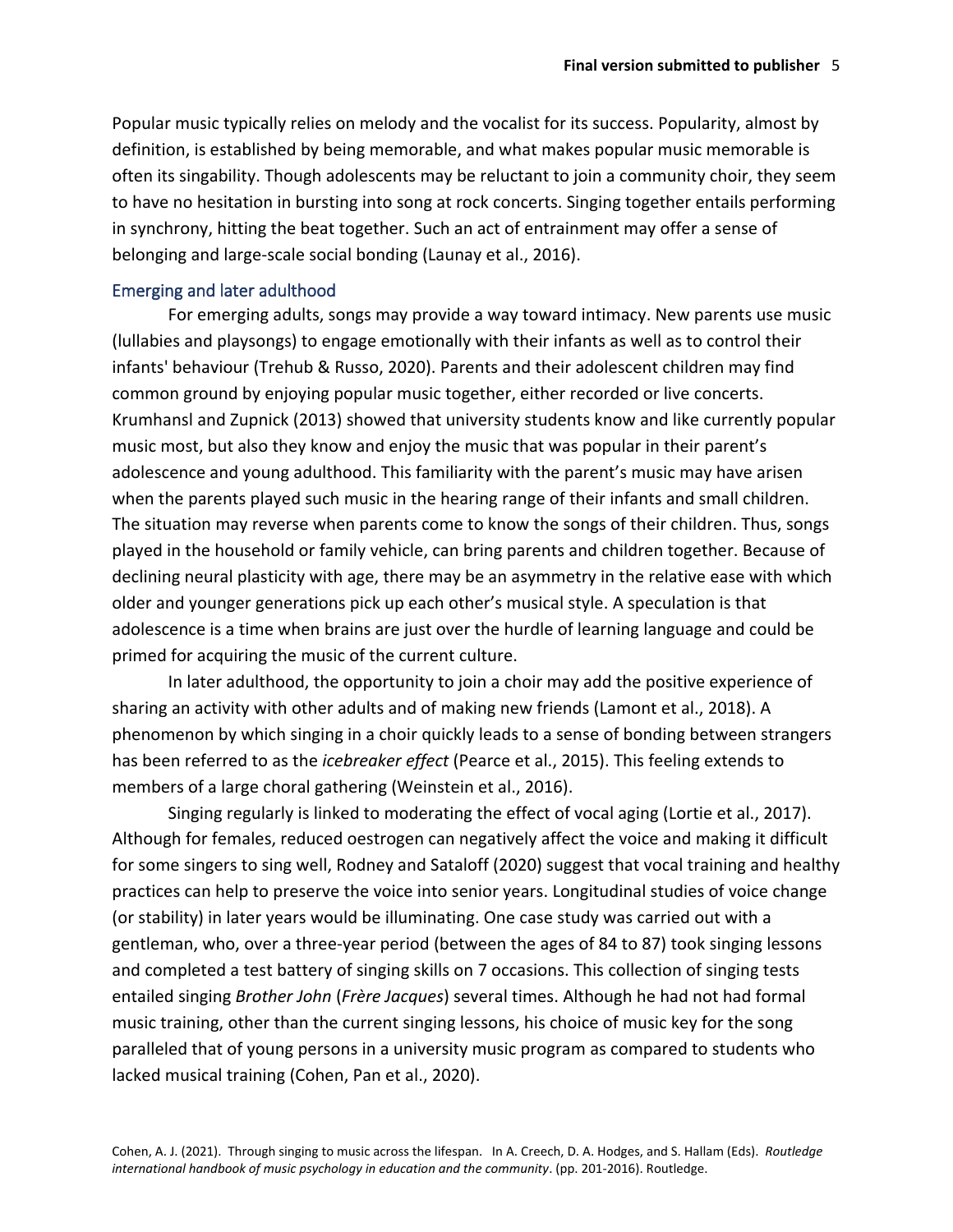#### Summary of this section

The complexities of the development of singing at the various stages of the lifespan are revealed by the research in this area. The complexities are to some extent mastered at a young age. Unlike language which proceeds more systematically, greater variability appears in the degree of mastery and comfort level attained from middle childhood onward. Many factors such as exposure to other singers, family, and gender may play a role. Singing together influences behaviours and wellbeing at every age, and to this we now turn.

## Singing together

Much attention has been given to the benefits of group singing in general and in managing specific diseases. Community choral groups represent one of the most popular leisure activities across the Western world. Participation rates of 15% in the US, 17% in Canada (Choral Canada, 2017), and 4.5% in Europe have been reported (Bartel, 2015). Community choral groups and church choirs attract an older demographic (reviewed by Cohen, 2020b). Bailey and Davidson (2005) conducted pioneering work showing the value of singing for not only middle class persons in several countries but also marginalized individuals. Clift et al. (2010) conducted a cross-national survey in Britain showing the impact of choral singing on well-being. The value of group singing for persons with physical and mental challenges has been shown anecdotally (e.g., McCarty, 2014) and through empirical studies of singing groups for persons with cancer (Fancourt & Warran, 2020; Fancourt et al., 2016), Parkinson's Disease (Tanner, 2020), aphasia (Tarrant et al., 2016), lung disease (Cave et al., 2020), and dementia (Särkämö et al., 2016), persons who have been incarcerated (Kerchner, 2020) or have learning disabilities (Hassan, 2017), or belong to the LGBTQI community (Bird, 2017). Studies have been conducted with vulnerable older people to determine if cognitive decline can be slowed by singing (Johnson et al., 2018; Tan et al., 2018). The significance of choral singing is well exemplified by choral groups who sing regardless of being able to hear (Yennari et al. 2020), or who have had their voice box surgically removed through laryngectomy (e.g., Shout at Cancer choir), or members of the Braille Tones of Edmonton, Alberta who are unable to see the conductor or the notes on the page because of blindness.<sup>i</sup> The research shows the benefits of these special singing groups, however more research is required to determine how choral directors might better include singers with special needs into school and community choirs (Salvador, 2013).

#### Methodological issues

Field research such as the study of choral groups already formed has many challenges of controlling for such variables as socioeconomic status, age, and frequency of attendance. Ideally, to measure the benefits of choral singing, participants should be randomly assigned to the choral singing group and one or more active control groups in which participants are engaged in another activity for an equal amount of time. Studies running for months or years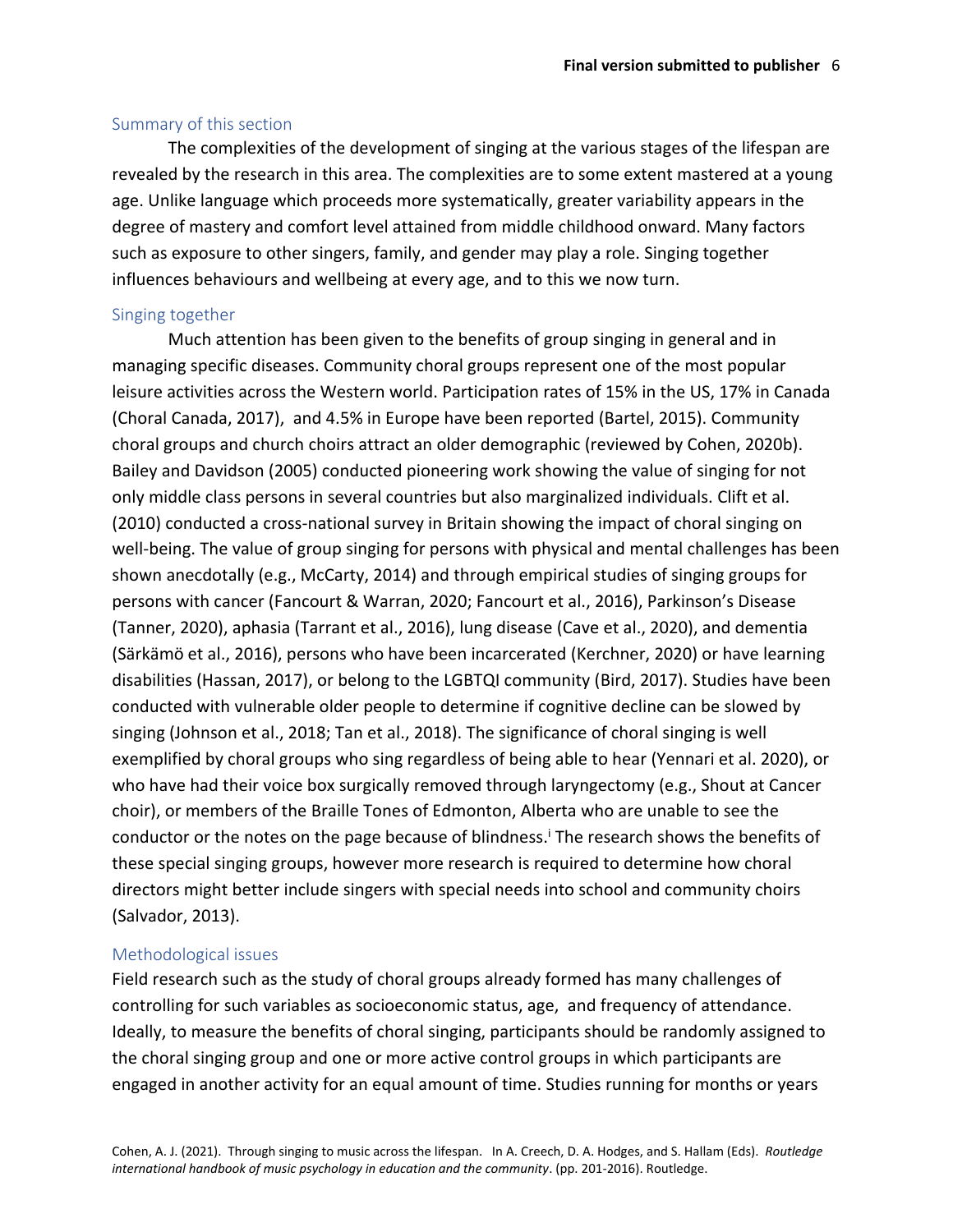are costly. However, given that participation in a choral group could offer older adults resistance to neurodegenerative disease and maintain or increase well-being and quality of life, a recent two-year longitudinal study in Singapore has completed a first phase of testing<sup>ii</sup>. In this study approximately 100 older adults of mean age 70 years (SD < 1) were randomly assigned to one of two groups. The choral group met weekly for a two-hour singing class, and the control group met weekly to discuss healthy life styles. A pre-test revealed that the two groups were matched for age, education, gender, living alone, and scores on a variety of mental tests including the mini-mental state exam, a depression scale, and a music knowledge index. Preliminary results from the first phase of the research will soon be available. Dingle et al., (2019) reviewed research on choral singing in five countries and offered several guidelines to aid in the rigor of future studies and promoted the importance of interdisciplinarity in setting an agenda for best practice in research on group signing.

#### Singing vs playing a musical instrument: Does singing match up?

Studies of the benefits of music training often focus only on persons with training on musical instruments (e.g., Schneider et al., 2018; Strong & Mast, 2018; Strong & Midden, 2018), in part because degree of singing experience may be difficult to track. But without including singers in such studies, the results may be suspect when generalizing effects of musical experience. For example, in a neuroscientific study aimed to determine whether music training protected against the aging of the brain, Rogenmoser et al. (2018) obtained anatomical magnetic resonance images from participants with an average age of 25 years, differing in three levels in life-time music-making. *Brain-AGE* was measured in terms of the difference (in years) between chronological age and the "age of the brain", the latter computed by an algorithm based on prior knowledge of anatomical correlates of brain-aging. The participant groups reflected either no experience playing a musical instrument, playing an instrument non-professionally, or playing an instrument professionally. Prior to testing, the three groups differed significantly in regard to: age at which music training began, years of training, total hours of music training over the lifetime, average daily hours of music training over the lifetime, and daily hours of lifetime music practice. The results showed that brain-AGE was significantly lower for both musician groups combined, however, the professional musician group showed less decrease in brain-AGING than the amateur group, and did not differ significantly from the non-musician group in terms of brain-AGE. In addition to this conclusion that engaging in music making may reduce the speed of aging-related structural changes of the brain, the authors also suggested on the basis of the results that "making music has a stronger age-decelerating effect when it is not performed as a main profession, but as a leisure or extracurricular activity, possibly enriching a person's life with multisensory, motor, and socio-affective experiences in addition to other main activities than an amateur musician would engage in" (p. 302). But do these results pertain to making music with the human voice? Do professional vocalists have a brain-AGE no different than that of persons who have no musical experience? Unlike performers on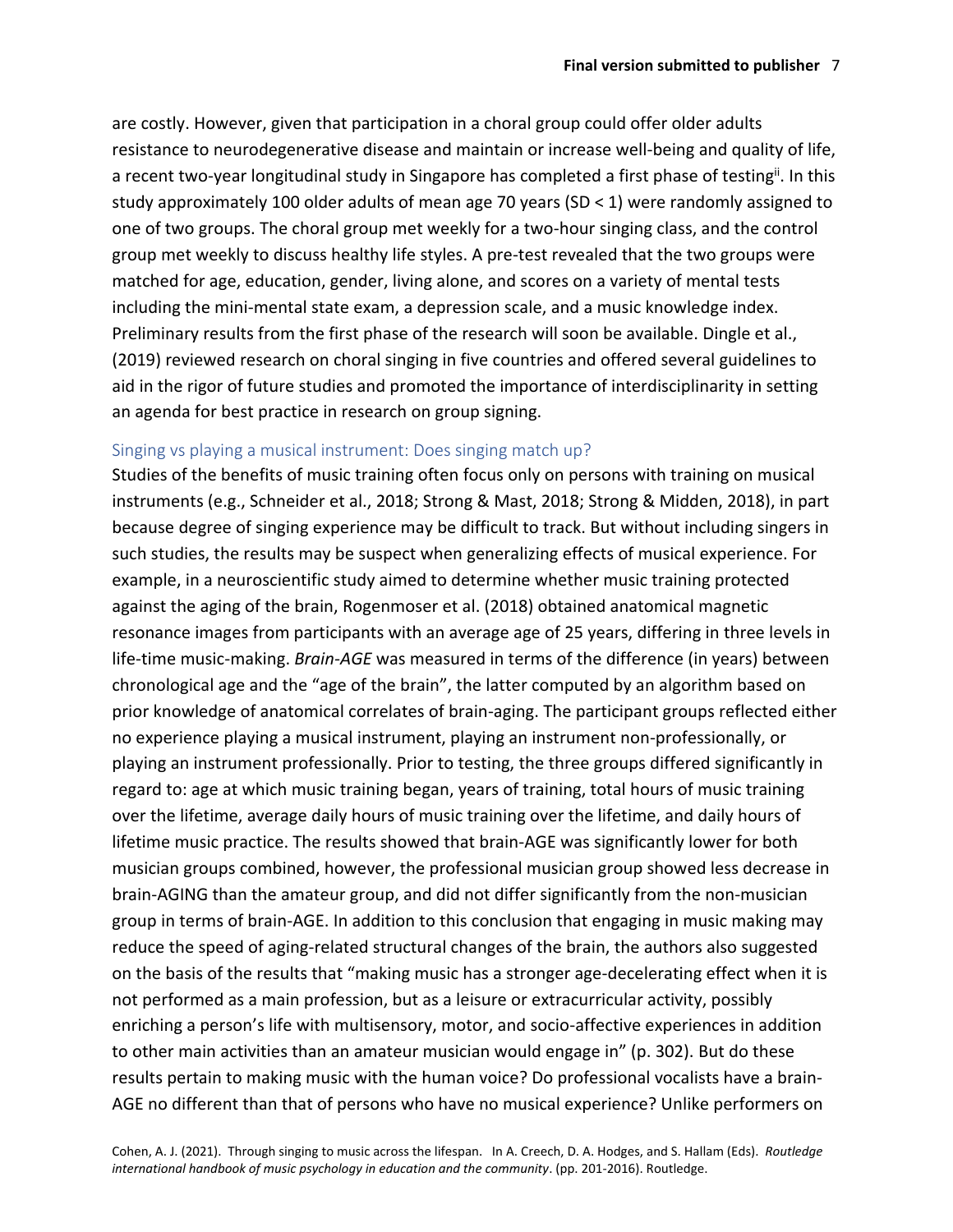musical instruments, who in this study reported playing their instrument 3.95 hours per day within the last year of the test, professional vocalists typically practice less, by necessity, because the voice must be protected.<sup>iii</sup> Vocalists must learn to balance periods of vocal activity with vocal rest, as even speaking takes its toll (Gaskill & Hetzel, 2017, p. 263). Science has yet to provide information regarding the best balance between warm-up, exercises, and practice of repertoire. Does the fact that professional vocalists spend less time practicing than do professional instrumentalists bear any relation to brain aging? Can the benefits to brain aging be achieved as easily through amateur singing as through amateur performance on a musical instrument? Do professional vocalists engage in different kinds of practice strategies like mental rehearsal more than do instrumentalists?

The few studies that have included both instrumentalists and singers have typically found similar effects of the music training dimension. In one study, as described by Rauscher (2009), pre-school at-risk children were assigned to one of five different training groups for two years: piano, singing, rhythm, computer, or no instruction. Following instruction, the three music groups scored significantly higher on a mental imagery task, however, rhythmic instruction was associated with significantly higher performance on tasks requiring mathematical ability or temporal cognition. Notably, there was no difference between piano and vocal instruction groups.<sup>iv</sup> This absence of difference between vocalists and instrumentalists appears in studies of children (Schellenberg, 2004) and adults (Bialystock & DePape, 2009; Schirmer-Mowka, et al., 2015; for further detail see Cohen, 2019f). Comparisons of percussionist, vocalists and persons without music training have shown higher cognitive scores of both music groups than for the control group (Slater et al., 2017; Slater & Kraus, 2016), with percussionists having an edge on tasks requiring timing and vocalists showing superiority on melodic tasks.

Even if learning to play an instrument versus learning to sing were to show a small instrumentalist advantage in learning outcomes (e.g., Mansens et al., 2017), such differences could be regarded as negligible from the standpoint of the greater good, given the far greater number of students who, for practical reasons can be taught to sing as compared to play a musical instrument. Knowledge acquired from learning to sing (i.e., learning music through singing) provides a foundation for learning any other instrument, and offers a segue to musicinstrument instruction for those who are so motivated or have shown musical aptitude. It is a question for research as to whether a massive program based on inexpensive instruments (e.g., recorders, ukuleles) could compete with the musical training and learning outcomes achieved through a first-class vocal music program.

#### The need to maintain singing skills into adulthood

Participating in group musical activities and performance offers children important social experiences and training in the lifelong "soft" skills of collaboration (Putnam, 2015). There is no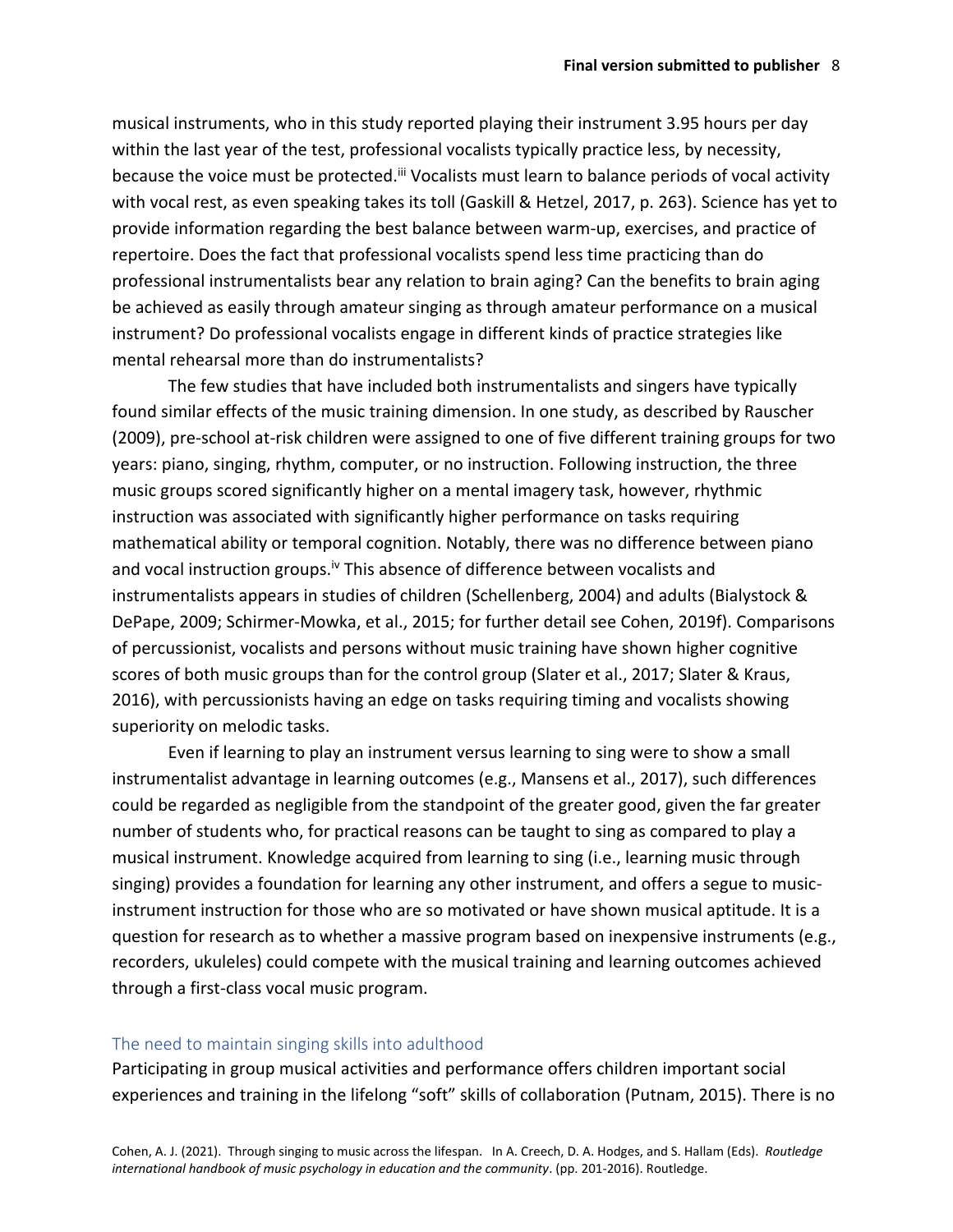research to date, to the best of the author's knowledge, to suggest that time spent singing, be it for pleasure, learning to sing, or practising singing, is any less worthwhile than time spent playing a musical instrument. Yet, although engaging every school child musically through singing is less costly than through band or orchestra programs, decision makers tend to opt for instrumental music for an elite minority rather than singing for the majority. It is hard not to conclude that this must stop if all children are to receive fair access to music education and music making.

A further argument in favour of singing is evidence that singing songs of cultures for which there is systemic discrimination can help to reduce this discrimination provided that the songs are taught in their appropriate cultural context. An example is provided by the work of Félix Neto et al. (2015) which introduced a program of learning music of the people of Cape Verde, a black minority community in the mainland of Portugal. Prior to the program, children in both a control group and experimental group showed poor attitudes toward children from Cape Verde. After a 3-month intervention during which the children learned the Cape Verde culture, its music and songs, negative opinions significantly declined, and moreover, were retained throughout a two-year period. No such decline in negative attitude was seen in the control group that did not learn about the music and songs of Cape Verde. Lai et al. (2016), in a review article, described the enormous difficulty of changing implicit racial preferences and cited the Neto cross-cultural music study as a rare example of an effective intervention.

## Theoretical Framework that accommodates the discontinuities in singing behaviour.

Persons who sing, whether or not they take voice lessons are often motivated to improve their singing ability for a variety of reasons, such as personal pleasure of experiencing music, being able to sing well enough to pass an audition for a choir, or being able to sing before an audience. But as has previously been discussed, beyond early childhood, many people become disinterested in singing. The contrasting aspects of singing, on the one hand being a natural, accessible way of engaging in music making, and on the other, being a potentially embarrassing uncomfortable activity, particularly for males, begs for a theoretical framework that encompasses these various forces, showing whether the decision not to sing is inevitable, and if not, providing a foundation for positive change.

One useful theoretical perspective is that of Possible Selves, first proposed by Markus and Nurius (1986) in the context of conceptions of self-knowledge (see also Chapter 23). Their concept of a self that extends both backward and forward has also found expression in the earlier writings of influential psychologists such as William James, Sigmund Freud, and Carl Rogers, and symbolic interactionists such as George Herbert Mead, influential in sociological thought. Conceptualizations of possible selves—what individuals think they might become, would like to become, or fear becoming—link cognitions to motivation, influencing the course of future behaviour. It has been argued that possible selves are expressed as engagement in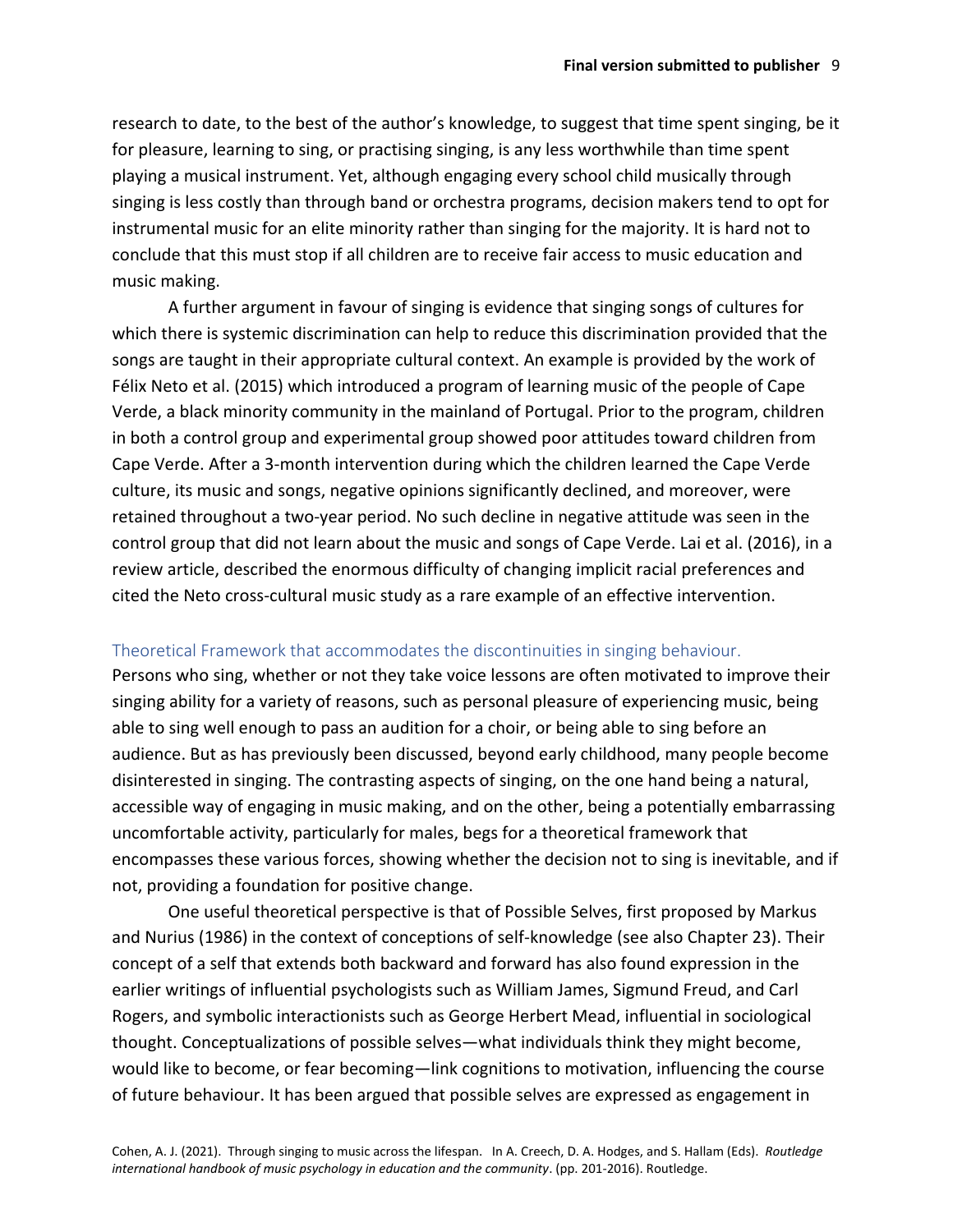behaviours that are congruent with one's constructed identity or alternatively as disengagement from behaviours that are not congruent (Oyserman & Destin, 2010): "positive possible selves can be exceedingly liberating … negative possible selves can be powerfully imprisoning" (p. 963). It follows that if one's feared self includes embarrassment associated with poor singing, one may avoid singing altogether.

A recent survey of the research literature on choral pedagogy (Noble, 2020) revealed a high number of publications directed to the problem of the low number of male choral singers, referred to as the "problem of the missing males" (Freer, 2010). The lack of male singers challenges the integrity of the mixed-voice and male choir traditions (leaving only female vocal ensembles), and also means that males lose out on all the benefits of choir participation. The concept of possible selves may explain why males choose not to participate in choral groups. Freer (2015) systematically studied this period of transition in males through interviews of a total of 85 participants in England, Ireland, Greece and Spain who either currently sang in a choir, had withdrawn from singing, or who had never sung in choirs. The analysis revealed 17 topics of discussion across all countries, interpreted within a framework of six stages of Possible Self development. Three stages respectively referred to *discovering*, *thinking*, and *imagining* the future self (conceptualization), and three stages referred to *reflecting, growing*, and *performing* that potential self (realization) (Freer, p. 92). A stunning finding was the absence of male role models (typically family members or older students) for every boy who had withdrawn from singing and the presence of such a model for 86% of the boys who were continuing choristers. In all countries but Spain, some singers were bullied because singing was regarded as unmasculine, feminine, or homosexual, and 77% of those who had withdrawn from choir gave this as one of their reasons. Other reasons were dislike of (the sound of) their singing and the repertoire (73%), lack of male peers (68%), lack of focus on individuality (64%), and traumatic loss of child voice (46%). Participants from all countries expressed a sense of loss due to the voice change. Freer concluded that three factors influenced boys' attitudes to choral singing and continued participation: (a) teacher personality and interest in adolescent males (b) high level of musicianship of the teacher, and quality of the music, and (c) the social environment, specifically peer support and positive influence of older male role models. Participation and attitudes were thus independent of culture or nationality, but more vulnerable to specific situations. An understanding teacher who was also a fine musician with high choral standards and the presence of male role models would be sufficient to maintain good choral attitudes and associated participation in singing by adolescent males. However, if males stop singing in high school or earlier, then there will be exponentially fewer role models for younger males.

Consistent with the theory of Possible Selves, Gaunt and Hallam (2009; 2016) proposed an interactionist approach to musical learning and development, drawing upon Bronfenbrenner's ecological model of human behaviour (1979; see Chapter 9) and a biosocial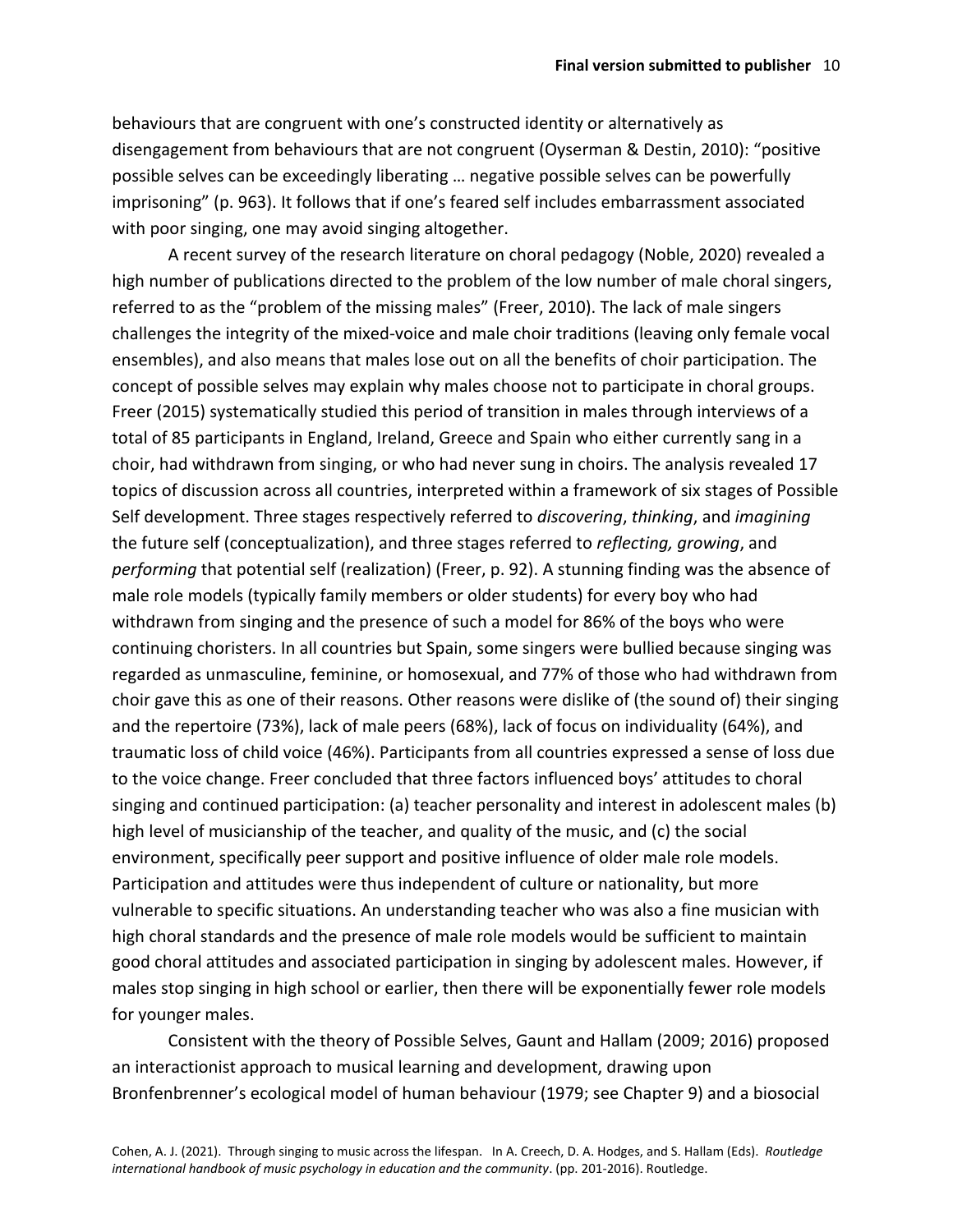model of interactions (Hettema & Kenrick, 1992). These three theoretical perspectives of possible selves, the ecological model, and the biosocial model are similar in their consideration of complex interactions among systems, be they factors influencing the concept of self, the influences of various hierarchical environmental affordances on an individual's behaviour, and the reciprocal interactions between an individual and environments. Going one step further is a theoretical focus on changes that occur suddenly as a result of small changes in subsystems that individually would have a negligible effect. Abrupt discontinuities (having positive or negative implications) from one state to another characterize many aspects of singing.

One example of discontinuity in singing is that of the young male who belongs to a choir but withdraws immediately when his voice changes and does not return. Another example of the young female child in a school choir who is told by the choir director to mouth the words for the performance. That child may never sing again (Knight, 2019; Numminen et al., 2015). A more positive example, known as *the icebreaker effect*, is the feeling of closeness that persons who sing together have for each other after only a short time, as compared to the same amount of time spent together in other activities such as crafts or writing (Pearce et al., 2015). Further, voice students and teachers know that breakthroughs are a part of vocal learning (McCoy, 2016). Descriptions of breakthroughs have been found to include "renewed passion, more fun, new confidence, greater presence, longer endurance, and increased capability in range, tone, projection, flexibility, breath control, sostenuto technique, or a vibrato that isn't forced, yielding a degree of physical and artistic freedom that inspired joy in the singers who experienced them" (Jensen 2015, p. 220). A final example of discontinuity in singing is the transformative experience associated with choral singing that offers incomparable meaning to the lives of older adults (Balsnes, 2016) or offers psychological if not physiological healing to those who have health problems (see examples of singing for health, for intercultural understanding, and in intergenerational choirs in Heydon et al., 2020).

To accommodate the many discontinuities in the experience of singing across the lifespan, Cohen (2019, pp. 724-726) and Cohen & Ilari (2020) drew on a dynamical systems theory (DST) approach. DST has its roots in observations of early physiologists Nikolai Bernstein and Erich von Holst who acknowledged the need to understand motor coordination "as a function of temporary assemblages of multiple underlying subsystems" (Amazeen et al., 1998, p. 238). These subsystems both cooperate and compete until an equilibrium activity is obtained. The DST perspective enables modelling of change over time by focusing on a smaller number of variables that capture the essence (Krpan, 2017). An important concept in DST is that of attractor—"a stable state toward which a system evolves over time" (Krpan, 2017). Imagine two stable states of feeling comfortable (Attractor 1) and uncomfortable (Attractor 2) while an unstable state, referred to as Repeller, corresponds to a behaviour falling between these two states—a state of disequilibrium. Attractor 2, the tendency to consider oneself a non-singer in childhood might be rare, and external influences may have little effect on this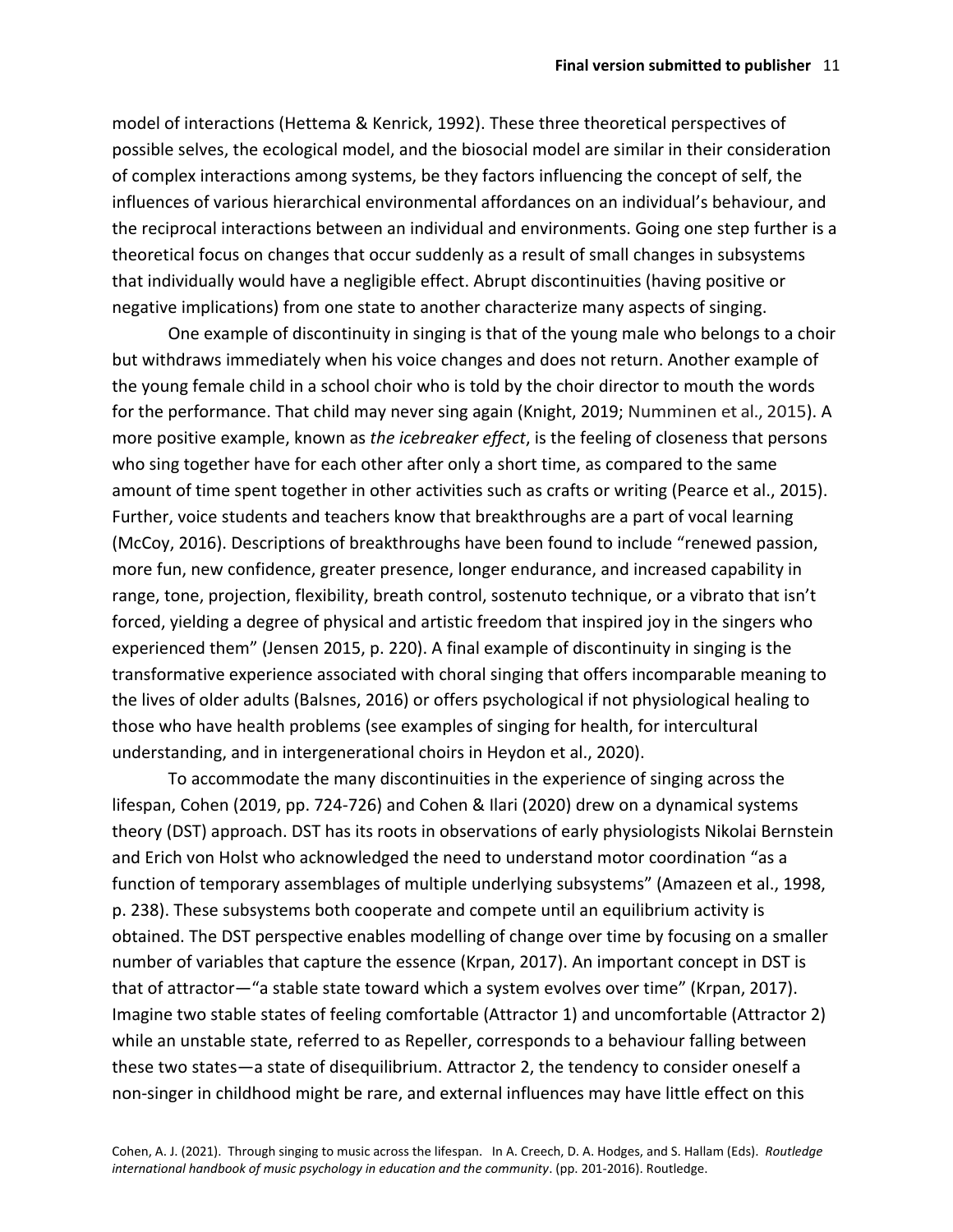status, while the singer status, Attractor 1, is more common in childhood but subject to external influences (e.g., a teacher saying "mouth the words") that might change the behaviour to the unstable Repeller status and ultimately lead to the stable non-singer status of Attractor 2. A further concept is that of the *self-organization* that characterizes the tendency of complex systems to achieve a stable state. The concept of *emergence* refers to the whole new behaviour that goes beyond the sum of its parts, as when a non-singing deaf child, provided with appropriate scaffolding and encouragement by a teacher and electronic visual or vibrotactile feedback, experiences a sudden new joy of singing (example from Yennari et al., 2020).

Both Thelen and Smith (1994) and Van Geert (2009) noted that infant motor behaviour and child language developed more heterogeneously than the literature suggested. Milestones were arrived at in a wide variety of ways. Similarly, individual trajectories of singing development are heterogeneous as even simple singing tests reveal. One behaviour that has been described from the DST perspective is that of learning to reach. The infant's control of the vocal cords that enables metaphorically reaching of a note can be compared to the infant's control over arm muscles that enable reaching for an object. Movement is not so obvious as in reaching of the arm, but intricate sensorimotor coordination takes place invisible to an onlooker. Every time an infant produces a sound that changes pitch, a complex coordination of muscle activity must occur.

In summary, theories that consider development of the self-concept (Freer, 2015), the influence of environmental layers, and reciprocal interactions between individual and environment (Gaunt & Hallam, 2016), indicate that motivation to sing and improve one's singing depend on many factors. A dynamic systems theory (DST) approach emphasizes and accommodates the potentially discontinuous nature of singing behaviours which can arise from very small changes and complementary conditions in two or more subsystems simultaneously.

## Conclusion: From theory to the practice of singing for all

If singing provides one of the most accessible means to music making and enjoyment of music as well as to additional social and health benefits, then we may ask what small changes can be made in the systems that govern our lives in order to foster singing for all. A suggested first step is to find a way of sustaining the interest of boys in singing. The research of Freer (2015) offers guidelines focused around role models and teacher development. Two other large-scale programs carried out in the UK also provide prototypes, elements of which might apply to the massive issues at hand. The *Sing-Up* program brought singing twice a week to every public school in Britain (Welch et al., 2011), and the *Ark Music Program* (reviewed by Hallam, 2017) taught generalist teachers to sing and also provided a singing program to young children. The future of singing in families, schools, communities and societies would seem to depend on the provision of male role models, development of appropriate teaching materials and curriculum, and the inclusion of singing as part of teacher education programs. As implied in this chapter,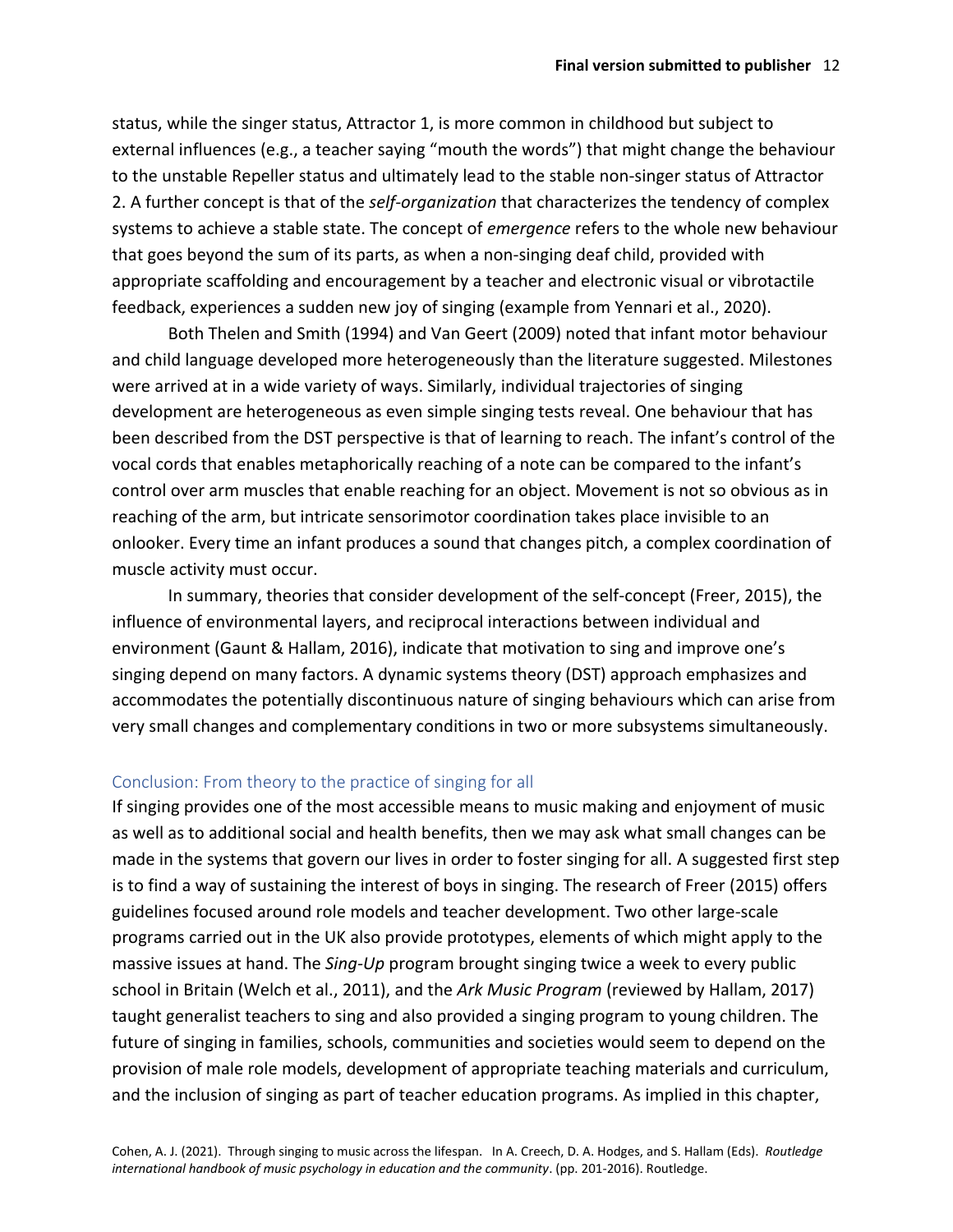there is little reason to suspect that learning to sing is any less beneficial than learning to play a musical instrument. To fully maximise access to quality music learning through singing requires the slow but steady transformation of the systems and subsystems that influence lives, embracing a relatively easy and low-cost process. Decision makers in music education or community music would do well to consider the benefit of directing music, arts, educational, community, and social program funding to singing and the encouragement of all students to engage in singing through to their adult years. If such programs were successful, emerging adults should be hooked on singing and be able to both serve as role models for their children and pupils and participate in community or specialized choirs which are effective for strengthening society and enhancing the well-being of individuals.

#### Reflective questions related to education and music in the community

- 1. As the principal of a school, you must authorize a budget dedicated to music education. Given that funds are not adequate for providing access to musical instruments for all students, what proportions should go to training on a musical instrument vs a choral program and learning to sing?
- 2. To what extent is it possible to improve one's ability to sing in middle age, or more senior years as compared to beginning such training in adolescence or early adulthood?
- 3. Should governments support community choirs?
- 4. Can one learn as much about music, other disciplines, and life through training of the voice as compared to training on a musical instrument?

## Suggestions for further reading

- Cohen, A. J. (Series Ed). (2020). *Routledge companion to interdisciplinary studies in singing. Volume I Development. Volume II Education. Volume III Well-being*. Routledge.
- Freer, P. K. (2015). Perspectives of European boys about their voice change and school choral singing: Developing the possible selves of adolescent male singers. *British Journal of Music Education*, *32*(1), 87-106.
- Gaunt, H., & Hallam, S. (2016). Individuality in learning of musical skills. In S. Hallam, I. Cross, & G. Thaut (Eds.), *Handbook of music psychology* (2nd ed., pp. 463-477). Oxford University Press.
- Welch, G. F., Howard, D. M., & Nix, J. (Eds.). ( 2019). *Oxford handbook of singing*. Oxford University Press.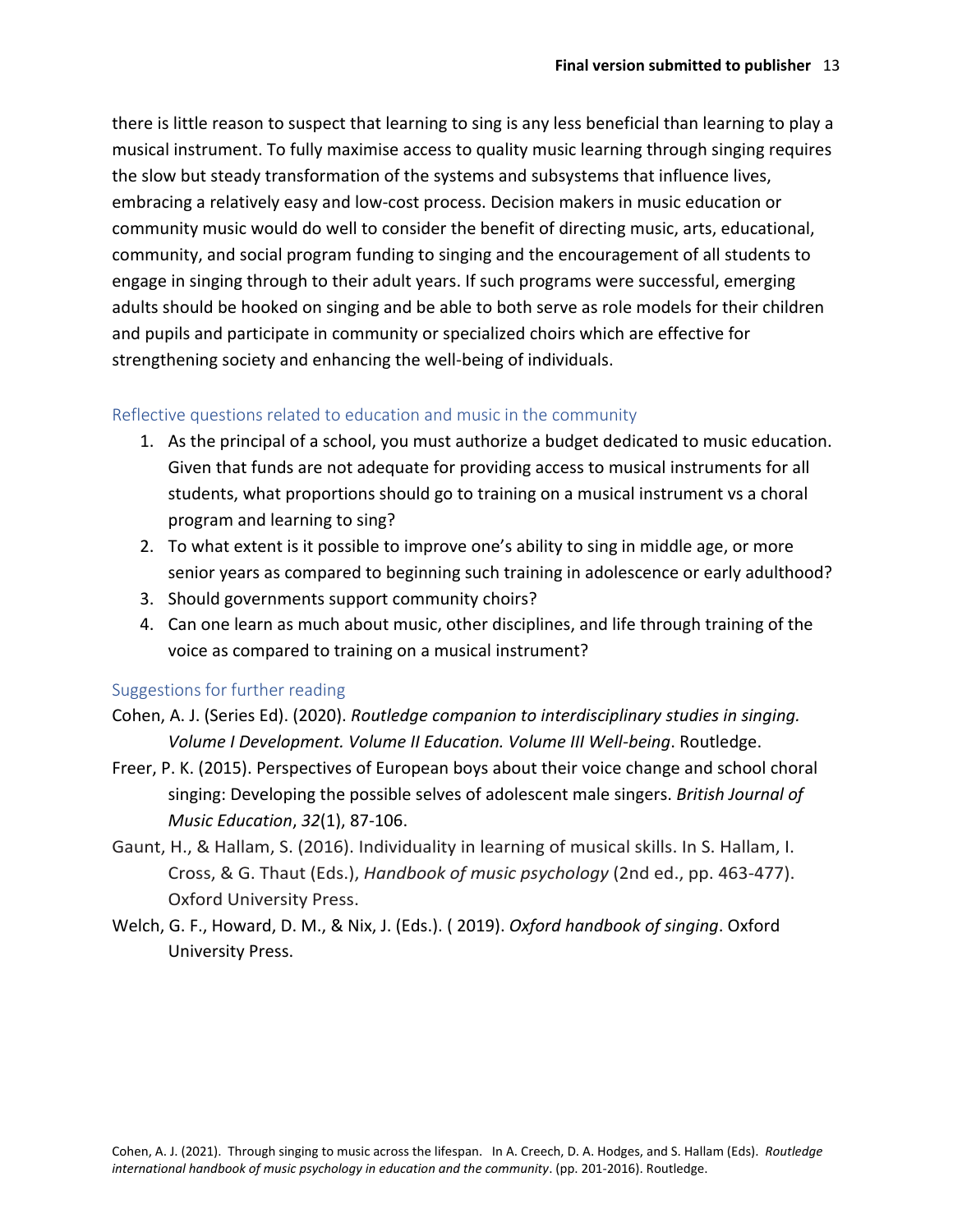# References

- Addessi, A. R. (2020). The role of reflexivity during vocal interactions with caregivers in diaper change daily routine. In F. A. Russo, B. Ilari, & A. J. Cohen (Eds.), The Routledge companion to interdisciplinary studies in singing: Volume I: Development (pp. 262-275). Routledge.
- Bailey, B. A., & Davidson, J. W. (2005). Effects of group singing and performance for marginalised and middle-class singers. *Psychology of Music*, *33*(3)*,* 269-303.
- Balsnes, A. H. (2016). Hospitality in multicultural choral singing*. International Journal of Community Music*, *9*(2), 171-189.
- Bannan, N. (2020). An evolutionary perspective on the human capacity for singing. In F. A. Russo, B. Ilari, & A. J. Cohen (Eds.), *The Routledge companion to interdisciplinary studies in singing* (Vol. 1, pp. 39-51). Routledge.
- Barrett, M. S. (2006). Inventing songs, inventing worlds: the 'genesis" of creative thought and activity in young children's lives. International Journal of Early Years Education, *14*(3), 201-220, DOI: [10.1080/09669760600879920](https://doi.org/10.1080/09669760600879920)
- Bartel, R. (2015). Singing Europe. Bonn, Germany: European Choral Association Europa Cantat. file:///E:/B-05-26/2- Main%20Files\_06/0%20Mscrpts/mscript%20progr/22.%20Book%20on%20Music%2 0and%20Aging/Europe%202015%20europe\_report.pdf
- Belyk, M., & Brown, S. (2017). The origins of the vocal brain in humans. *Neuroscience and Biobehavioural Reviews, 77*, 177-193.
- Berkowska, M., & Dalla Bella, S. (2009). Uncovering phenotypes of poor-pitch singing: The sung performance battery (SPB). *Frontiers in Psychology*, *4*, 714.
- Bialystok, E., & DePape, A. M. (2009). Musical expertise, bilingualism, and executive functioning. *Journal of Experimental Psychology: Human Perception and Performance*, *35*(2), 565-574.
- Bird, F. (2017). Singing out: The function and benefits of an LGBTQI community choir in New Zealand in the 2010s. *International Journal of Community Music, 10*(2), 193- 206.
- Boersma, P., & Weenink, D. (2019). Praat: Doing phonetics by computer. https://www.praat.org
- Cave, P., Lewis, A., & Fancourt, D. (2020). Singing for lung health. In R. Heydon, D. Fancourt, & A. J. Cohen (Eds.), *Routledge companion to interdisciplinary studies in singing* (Vol. 3, pp. 86-97). Routledge.
- Choral Canada (2017). Detailed national findings from Choral Canada's Survey of Choirs, Choruses, and Singing Groups in Canada. Hill Strategies Research Inc. https://www.saskchoral.ca/images/file/Choral%20Canada/Census%202016- 17/2017%20Report%20-%20Complete.pdf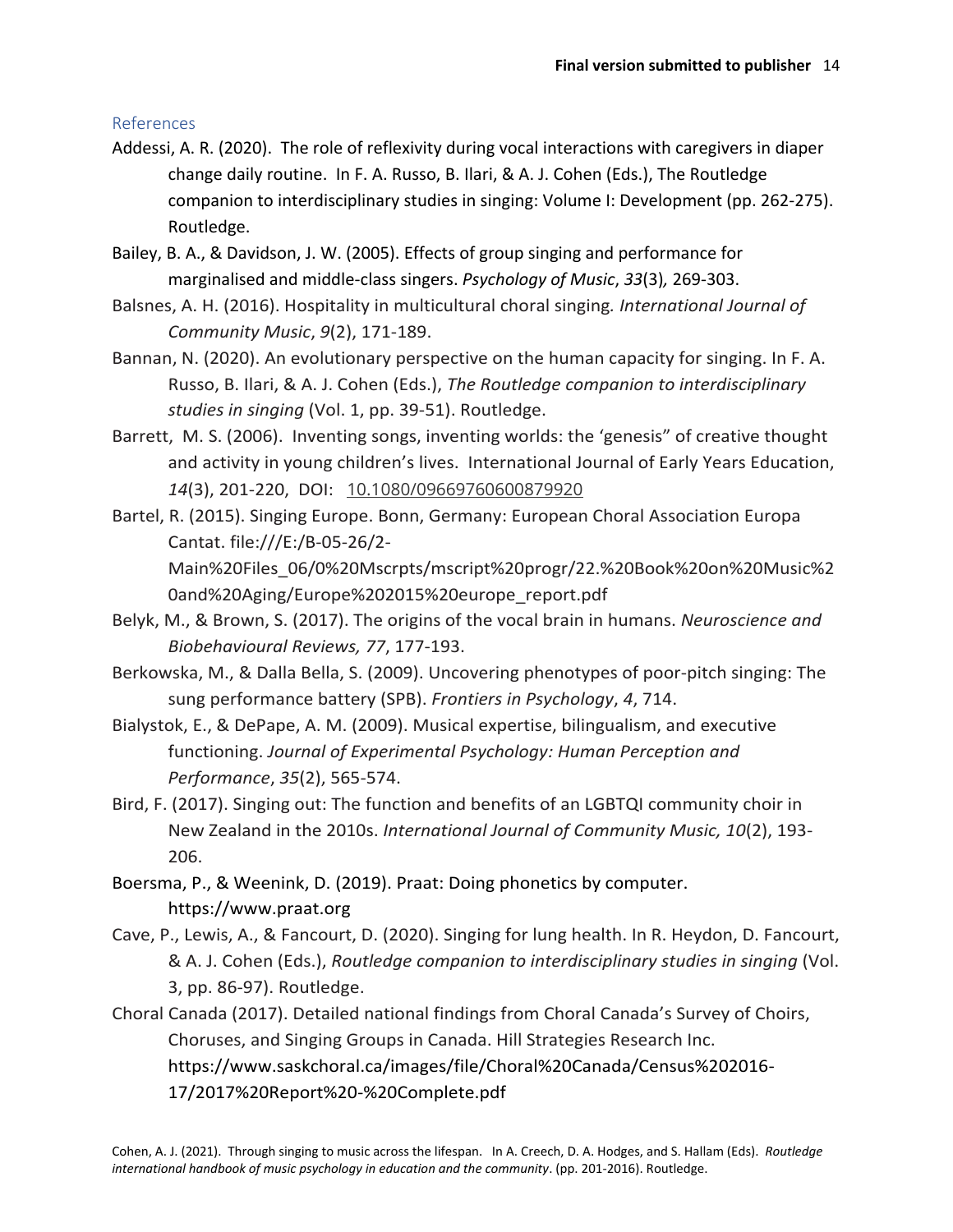- Clift, S., Hancox, G., Morrison, I., Hess, B., Kreutz, G., & Stewart, D. (2010). Choral singing and psychological wellbeing: Quantitative and qualitative findings from English choirs in a cross-national survey. *Journal of Applied Arts and Health*, *1*(1), 19-34.
- Cohen, A. J. (2019). Singing. In P. J. Rentfrow & D. J. Levitin (Eds*.), Foundations in music psychology: Theory & research* (pp. 685-750). MIT Press.
- Cohen, A. J. (2020a) (Series Ed). *The Routledge companion to interdisciplinary studies in singing. Volume I: Development; Volume II: Education; Volume III: Wellbeing*. Routledge.
- Cohen, A. J. (2020b). Singing and choirs. In L. L. Cuddy, S. Belleville, A. Moussard (Eds.), *Music and the aging brain* (pp. 245-303). Academic Press.
- Cohen, A. J., & Ilari, B. (2020). Conclusion—Singing development: The importance of research on the development of singing. In F. A. Russo, B. Ilari, & A. J. Cohen (Eds.), *The Routledge companion to interdisciplinary studies in singing* (Vol. 1, pp. 435-451). Routledge.
- Cohen, A. J., Levitin, D. J., & Kleber, B. A. (2020). Brain mechanisms underlying singing. In F. A. Russo, B. Ilari, & A. J. Cohen (Eds.), *The Routledge companion to interdisciplinary studies in singing* (Vol. 1, pp. 79-96). Routledge.
- Cohen, A. J., Pan, B.-Y., da Silva, E., & Dutton, K. (2020). Performance of Canadians on the Automated AIRS Test Battery of Singing Skills: Music training and age. In F. A. Russo, B. Ilari, & A. J. Cohen (Eds.), *The Routledge companion to interdisciplinary studies in singing Vol. I Development* (pp. 357-371). Routledge.
- Cohen, A. J., Sun, J., Mang, J., Pan, B.-Y., Lim, L. F. (2020). Tone language and musical experience: Pitch accuracy and key choice in the AIRS Test Battery of Singing Skills (ATBSS). In F. A. Russo, B. Ilari, & A. J. Cohen (Eds*.)*, *The Routledge companion to interdisciplinary studies in singing* (Vol. 1, pp. 408-423). Routledge.
- Cohen, A. J. & Trehub, S. E. (Eds.). (2011). Singing and psychomusicology. *Psychomusicology: Music, Mind & Brain, 21* (1 and 2), 1-267.

Cuddy, L. L., Balkwill, L.-L., Peretz, I., & Holden, R. R. (2005). Musical difficulties are rare: A study of "tone deafness" among university students. Annals of the New York Academy of Sciences, 1060, 311-324.

- Dalla Bella, S., Giguère, J., & Peretz, I. (2007). Singing proficiency in the general population *Journal of the Acoustical Society of America*, *121*(2), 1182-1189.
- Fancourt, D., & Warran, K. (2020). In R. Heydon, D. Fancourt, & A. J. Cohen (Eds.), Routledge companion to interdisciplinary studies in singing (pp. 74-85). Routledge.
- Fancourt,D.,Williamon,A., Carvalho, L.A., Steptoe,A.,Dow,R.,&Lewis, I.(2016). Singing modulates mood, stress, cortisol, cytokine and neuropeptide activity in cancer patients andcarers. *ecancer*, *10*, 631. https://doi.org/10.3332/ecancer.2016.631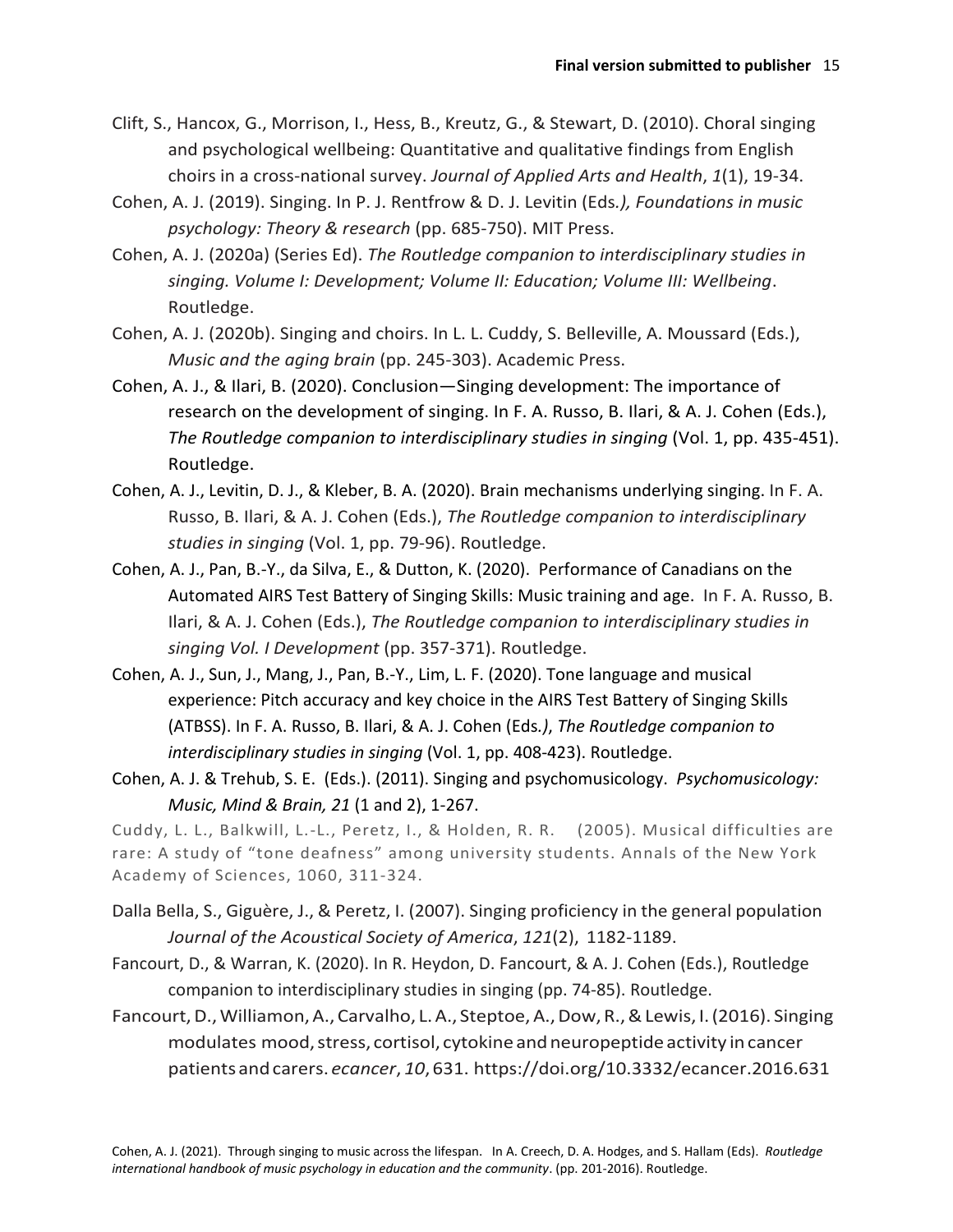- Forrester, M. A. (2010). Emerging musicality during the pre-school years: A case study of one child. *Psychology of Music*, *38*(2), 131-158.
- Freer, P. K. (2010). Two decades of research on possible selves and the "missing males" problem in choral music. *International Journal of Music Education*, *28*(1), pp. 17-30.
- Freer, P. K. (2015). Perspectives of European boys about their voice change and school choral singing: Developing the possible selves of adolescent male singers. *British Journal of Music Education*, *32*(1), 87-106.
- Gaskill, C. S., Cowgill, J. G., & Many, S. (2013). Comparing the vocal dose of university students from vocal performance, music education, and music theater. Journal of Singing, *70*(1), 11-19.
- Gaunt, H., & Hallam, S. (2016). Individuality in learning of musical skills. In S. Hallam, I. Cross, & G. Thaut (Eds.), *Handbook of music psychology* (2nd ed., pp. 463-477). Oxford University Press.
- Gudmundsdottir, H., & Trehub, S. (2018). Adults recognize toddlers' song renditions. *Psychology of Music*, *46*(2), 281-291.
- Gudmundsdottir, H., Beynon, C. & Ludke, K. (2020). Introduction: Singing and education—Learning to sing and singing to learn. In H. R. Gudmundsdottir, C. Beyon, K. M. Kudke, & A. J. Cohen, A (Eds.). *Routledge companion to interdisciplinary studies in singing* (pp. 1-11). Routledge.
- Hallam, S. (2017). Report on the Out of the Ark Music Singing School Project. https://www.outoftheark.co.uk/ext/pdfs/Report\_on\_the\_Research\_About\_the\_Out\_of the Ark Music Singing School Project by Prof Susan Hallam MBE.pdf
- Halwani, G. F., Loui, P., Rüber, T., & Schlaug, G. (2011). Effects of practice and experience on the arcuate fasciculus: Comparing singers, instrumentalists, and non-musicians. *Frontiers of Psychology*, *2*, 1-9.
- Hassan, N. (2017). Re-voicing: Community choir participation as a medium for identity formation amongst people with learning disabilities. *International Journal of Community Music*, *10*(2), 207-225.
- Heydon, R., Fancourt, D., & Cohen, A. J. (Eds.) (2020). *The Routledge companion to interdisciplinary studies in singing – Vol. III Well-being.* Taylor & Francis/Routledge
- Hutchins, S., & Moreno, S. (2013). The linked dual representation model of vocal perception and production. *Frontiers in Psychology*, 4, 825. https://doi.org/10.3389/fpsyg.2013.00825
- Jensen, K. (2015). The significance and pedagogic applications of the vocal breakthrough. Part one: Conditions and stages. *Journal of Singing*, *71*(2), 219-224.
- Jensen, K. (2016). The significance and pedagogic applications of the vocal breakthrough. Part two: The role of attention. *Journal of Singing*, *71*(3), 355-361.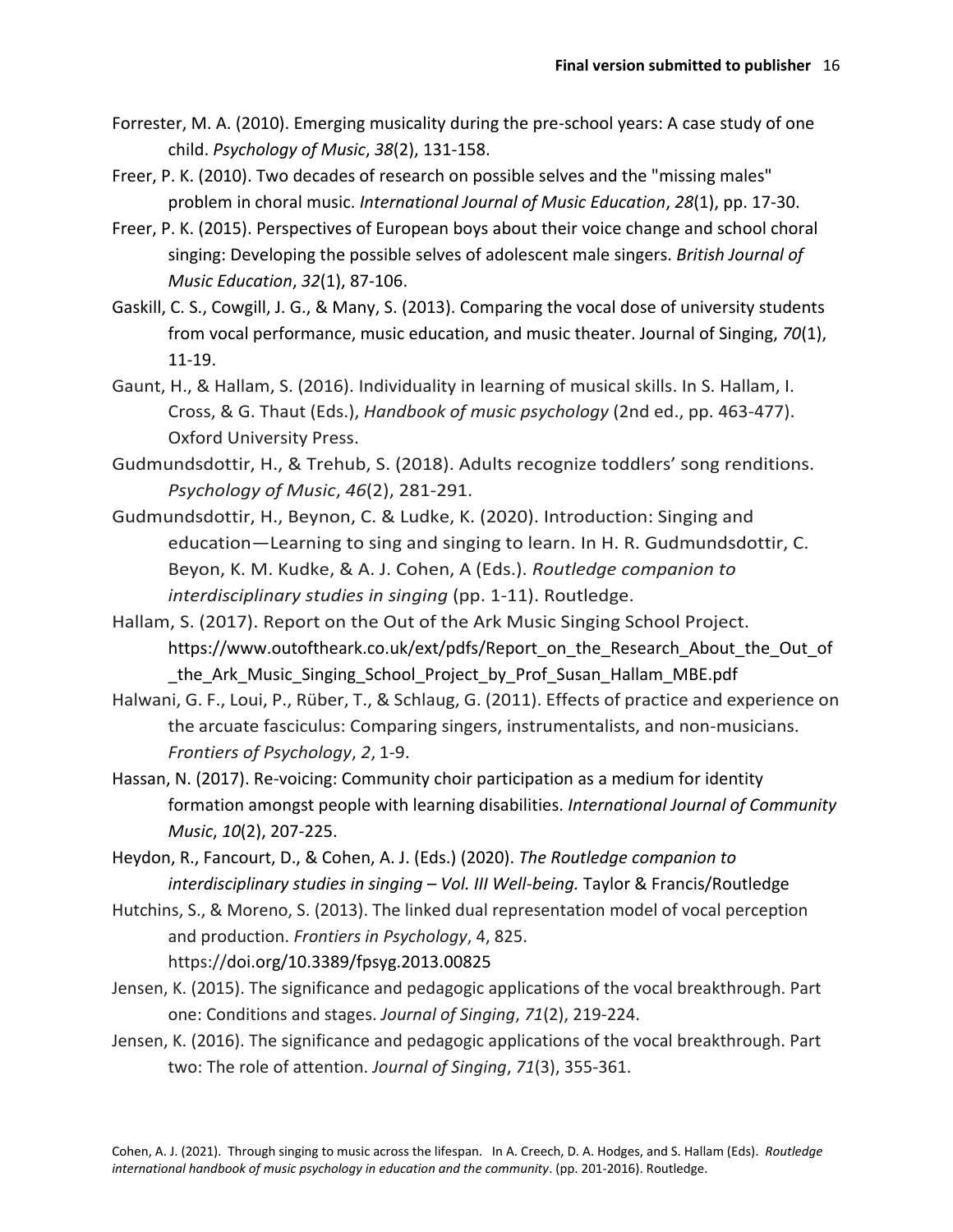- Johnson, J. K., Louhivuori, J., & Siljander, E. (2016). Comparison of well-being of older adult choir singers and the general population of Finland: A case-control study. *Musicae Scientiae*, *21*(2), 178-194.
- Johnson, J. K., Stewart, A. L., Acree, M., Nápoles, A. M., Flatt, J. D., Max, W. B., & Gregorich, S. E. (2018). A community choir intervention to promote well-being among diverse older adults: Results from the Community of Voices Trial. *Journals of Gerontology: Psychological Sciences*, *11*, 1-11.<https://doi.org/10.1093/geronb/gby132>
- Jurgens, A., & Kirchhoff, M. D. (2019). Enactive social cognition: Diachronic constitution and coupled anticipation. *Consciousness and Cognition, 70*, 1–10.
- Kerchner, J. L. (2020). Group singing in prison: Discovering and developing best possible self. . In R. Heydon, E. Fancourt, & A. J. Cohen (Eds.) *The Routledge companion to interdisciplinary studies in singing – Vol. III Well-being* (pp. 158-169). Routledge
- Kleber, B. A., & Zarate, J. M. (2014). The neuroscience of singing. In G. F. Welch, D. M. Howard, & J. Nix (Eds.), *The Oxford handbook of singing*. Oxford University Press. http://doi.org/10.1093/oxfordhb/9780199660773.013.015
- Knight, S. (2019). Addressing the needs of the adult "non-singer" (NS). In G. F. Welch, D. M. Howard, & J. Nix (Eds.), *The Oxford handbook of singing* (pp. 621-650). Oxford University Press.
- Krueger, A. B. (2019). *Rockonomics*. Currency/Penguin Random House.
- Krumhansl, C. E., & Zupnick, J. A. (2013). Cascading reminiscence bumps in popular music. *Psychological Science*, *24*(10), 2057-2068. https://doi.org/10.1177/0956797613486486
- Lai, C. K., Skinner, A. L., Cooley, E., Sohad, M., Brauer, M., Devos, T. … Nosek, B. A. (2016). Reducing implicit racial preferences: II. Intervention effectiveness across time. *Journal of Experimental Psychology: General*, *145*(8), 1001-1016.
- Lamont, A., Murray, M., Hale, R., & Wright-Bevans, K. (2018). Singing in later life: The anatomy of a community choir. *Psychology of Music*, *46*(3), 424-439.
- Launay, J., Tarr, B., & Dunbar, R. I. (2016). Synchrony as an adaptive mechanism for large-scale human social bonding. *Ethology*, *122*(10), 779-789.
- Lortie, C. L., Rivard, J., Thibeault, M., & Tremblay, P. (2017). The moderating effect of frequent singing on voice aging. *Journal of Voice*, 31(1), 112.e1-112.e12. https://doi.org/10.1016/j.jvoice.2016.02.015
- Mansens, D., Deeg, D. J. H., & Comijs, H. C. (2017). The association between singing and/or playing a musical instrument and cognitive functions in older adults. *Aging & Mental Health*. https://doi.org/10.1080/136078 63.2017.1328481.

Markus, H., & Nurius, P. (1986). Possible selves. *American Psychologist*, *41*(9), 954-969.

McCarty, M. (2014). United in song, Part 2: The Braille Tones of Edmonton, Alberta. *Anacrusis, x,* xx-xx.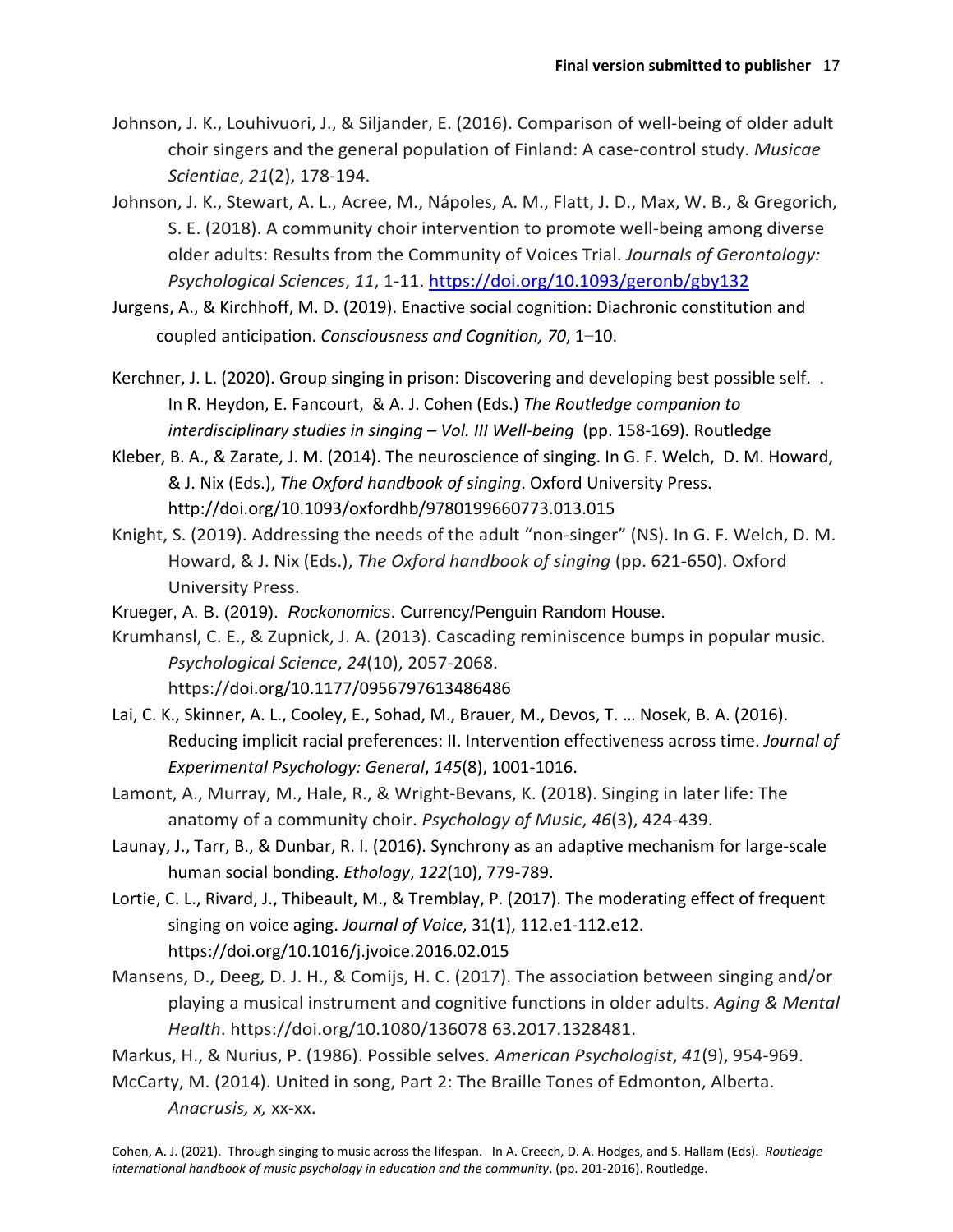McCoy, S. (2016). Imagine. *Journal of Singing*, *72*(5), 573-575.

- Mithen, S. J. (2005). *The singing Neanderthals: The origins of music, language, mind and body*. Weidenfield & Nicholson.
- Morgan-Ellis, E. (2018). *Everybody sing!: Community singing in the American picture palace*. University of Georgia Press.
- Neto, F., Pinto, M., & Mullet, E. (2015). Can music reduce anti-dark-skin prejudice? A test of a cross-cultural musical education programme. *Psychology of Music*, *44*, 388-398.
- Noble, J. (2020). Choral practice and research at the beginning of the 21<sup>st</sup> century. In H. Gudmundsdottir, C. Beynon, K. Ludke, & A. J. Cohen (Eds.), *Routledge companion to interdisciplinary studies in singing* (Vol. 2, pp. 295-312). Routledge.
- Norton, K. (2016). *Singing and Wellbeing: Ancient wisdom, modern proof*. Routledge.
- Numminen, A., Lonka, K., Rainio, A. P., & Ruismäki, H. (2015). "Singing is no longer forbidden to me—It's like part of my human dignity has been restored." Adult nonsingers learning to sing: An exploratory intervention study. *European Journal of Social and Behavioural Sciences*, *12*(1), 1660-1674.
- Overy, K., & Molnar-Szakacs, I. (2009). Being together in time: Musical experience and the mirror neuron system. *Music Perception: An Interdisciplinary Journal*, *26*(5)*,* 489-504.
- Parakilas, J. (1999). *Piano roles: Three hundred years of life with the piano*. Yale University Press.
- Pearce, E., Launay, J., & Dunbar, R. I. (2015). The ice-breaker effect: Singing mediates fast social bonding. *Open Science*, *2*(10), 1-9. https://doi.org/10.1098/rsos.150221.
- Pfordresher, P. Q., & Larrouy-Maestri, P. (2015). On drawing a line through the spectrogram: How do we understand deficits of vocal pitch imitation? *Frontiers in Human Neuroscience*, *9*, 271.
- Pfordresher, P. Q., & Nolan, P. (2019). Testing convergence between singing and music perception accuracy using two standardized measures. *Auditory Perception and Cognition*, *2*(1-2), 67-81.
- Putnam, R. (2015). *Our kids: The American dream in crisis*. Simon & Schuster.
- Rauscher, F. H. (2009). The impact of music instruction on other skills. In S. Hallam, I. Cross, & M. Thaut (Eds.), *The Oxford handbook of music psychology* (pp. 244-252). Oxford University Press.
- Rodney, J., & Sataloff, R. T. (2020). The effects of hormones and age on the voice. In F. A. Russo, B. Ilari, & A. J. Cohen (Eds*.)*, *The Routledge companion to interdisciplinary studies in singing* (Vol. 1, pp. 121-135). Routledge.
- Russo, F. A., Ilari, B., & Cohen, A. J. (Eds.), (2020). *The Routledge companion to interdisciplinary studies in singing – Vol. I Development*. Taylor & Francis/Routledge.
- Rutkowski, J. (1990). The measurement and evaluation of children's singing voice development. *The Quarterly: Center for Research in Music Learning and Teaching*, 1(1-2), 81-95.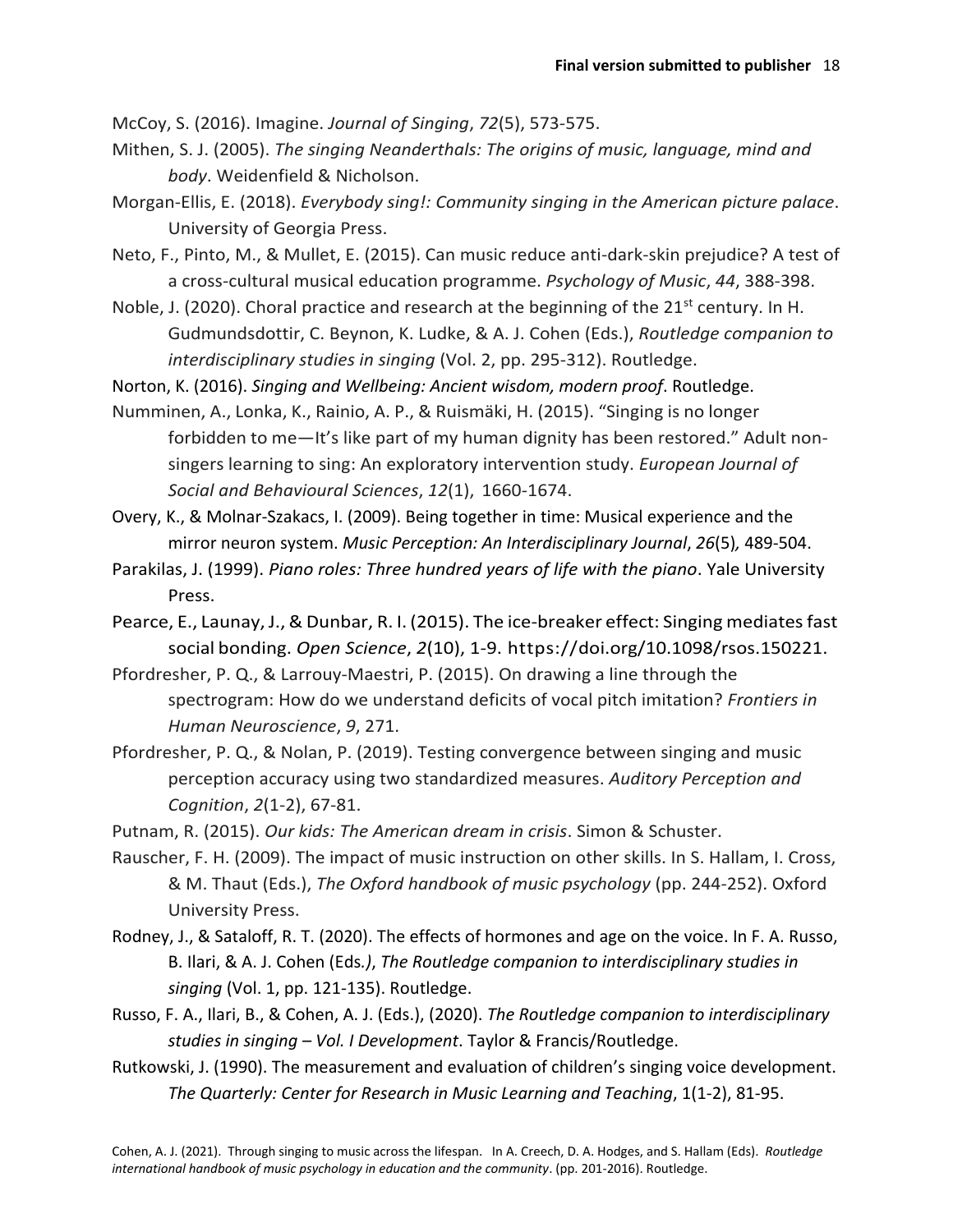- Salvador, K. (2013). Inclusion of people with special needs in choral settings: A review of applicable research and professional literature. *National Association of Music Education*, 3(2) 37-44.
- Särkämö, T. (2020). Singing for rehabilitation: Efficacy of singing-based interventions in major ageing-related neurological disorders. In R. Heydon, E. Fancourt, & A. J. Cohen (Eds.) *The Routledge companion to interdisciplinary studies in singing – Vol. III Well-being* (pp. 98-108). Routledge.

Schellenberg, E. G. (2004). Music lessons enhance IQ. *Psychological Science, 15*, 511–514.

Schloneger, M. J., & Hunter, E. J. (2018). Assessments of voice use and voice quality among college/university singing students ages 18-24 through ambulatory monitoring with a full accelerometer signal. *Journal of Voice*, *31*(1), 124.e21-123.e30. https://doi.org/10.1016/j.jvoice.2015.12.018

Schneider, C. E., Hunger, E. G., & Bardach, S. H. (2018). Potential cognitive benefits from playing music among cognitively intact older adults: A scoping review. *Journal of Applied Gerontology*, *38*(12), 1763-1783.

https://doi.org/10.1177/0733464817751198

- Schirmer-Mowka, K. L., Fard, P. R., Zamorano, A. M., Finkel, S., Birbaumer, N., & Kleber, B. A. (2015). Evidence for enhanced interoceptive accuracy in professional musicians. *Frontiers in Behavioural Neuroscience*, *9*, 1-13. doi:10.3389/fnbeh.2015.00349.
- Slater, J., Azem, A., Nicol, T., Swedenborg, B., & Kraus, N. (2017). Variations on the theme of musical expertise: Cognitive and sensory processing in percussionists, vocalists and non-musicians. *European Journal of Neuroscience*, *45*(7), 952-963.
- Slater, J., & Kraus, N. (2016). The role of rhythm in perceiving speech in noise: A comparison of percussionists, vocalists and non-musicians. *Cognitive Processing*, *17*(1), 79-87.
- Stadler Elmer, S. (2011). Human singing: Towards a developmental theory. *Psychomusicology: Music, Mind & Brain*, *21*, 13-30.
- Stadler Elmer (2020). From canonical babbling to early singing and its relation to the beginnings of speech. In F. A. Russo, B. Ilari, & A. J. Cohen (Eds.), *The Routledge companion to interdisciplinary studies in singing* (Vol. 1, pp. 25-38). Routledge.
- Strong, J. V., & Mast, B. T. (2018). The cognitive functioning of older adult instrumental musicians and non-musicians. *Aging, Neuropsychology, and Cognition*, 26(3), 367- 386. https://doi.org/10.1080/13825585.2018.1448356
- Strong, J. V., & Midden, A. (2018). Cognitive differences between older adult instrumental musicians: Benefits of continuing to play. *Psychology of Music*. https://doi.org/10.1177/0305735618785020

Sundberg, J. (1987). *The science of the singing voice*. Northern Illinois University Press.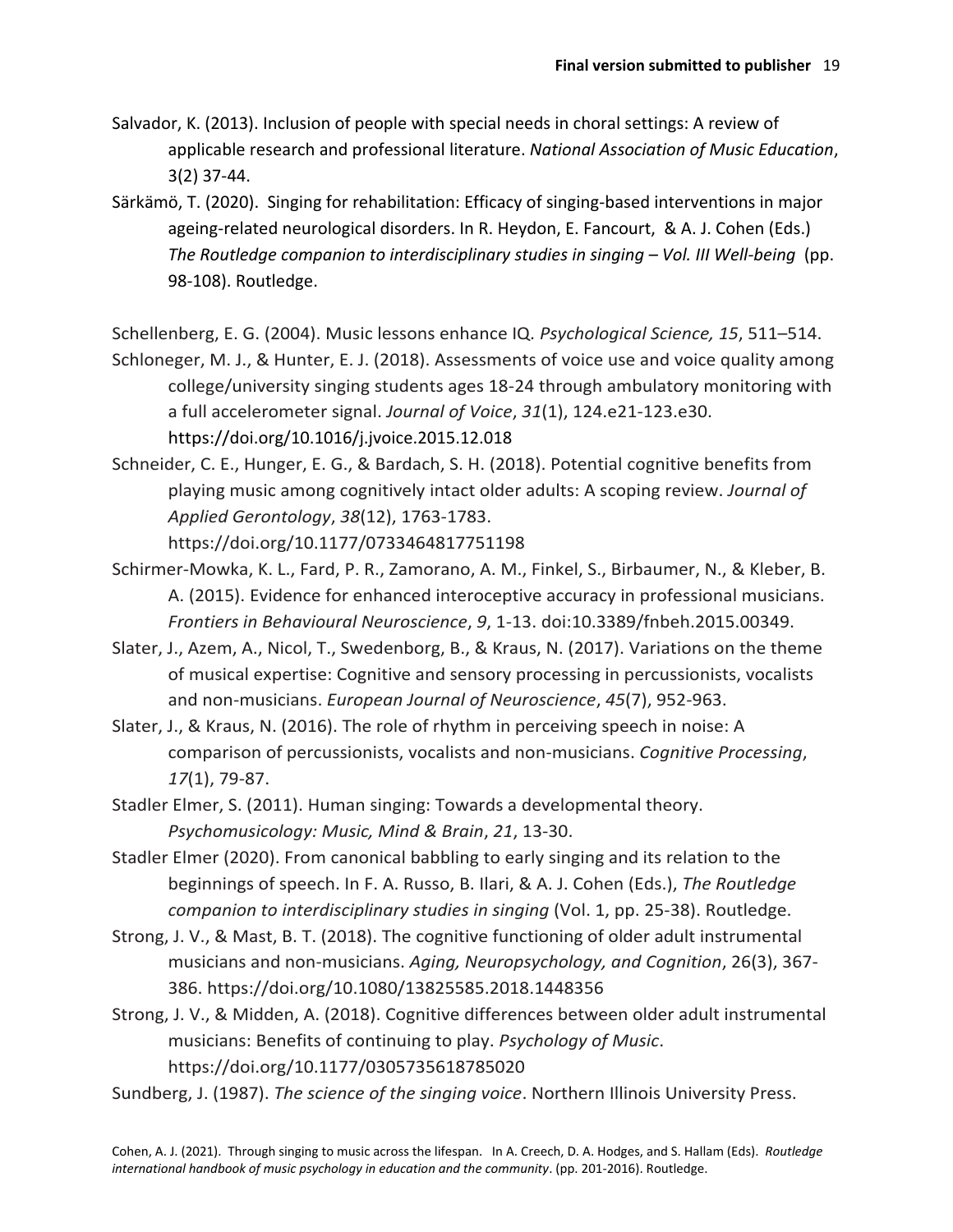- Tan, J., Maurine Tsakok, F. H., Ow, E. K., Lanskey, B., Siong, K., Lim, D., Gan Goh, L., Tan, C.- H., Cheah, I. K., Larbi, A., Foo, R., Loh, M., Wong, C. K. Y., Suckling, J., Li, J., Mahendran, R., Kua, E.-H., & Feng, L. (2018). Study protocol for a randomized controlled trial of choral singing intervention to prevent cognitive decline in at-risk older adults living in the community. *Frontiers in Aging Neuroscience*, *10*, 195. <https://doi.org/10.3389/fnagi.2018.00195>
- Tanner, M. (2020). Singing and Parkinson's disease. In R. Heydon, D. Fancourt, & A. J. Cohen (Eds). *The Routledge companion to interdisciplinary studies in singing Vol. III Wellbeing* (pp. 124-135). Routledge.
- Tarrant, M., Warmoth, K., Code, C., Dean, S., Goodwin, V. A., Stein, K., & Sugavanam, T. (2016). Creating psychological connections between intervention recipients: Development and focus group evaluation of a group singing session for people with aphasia. *British Medical Journal Open*, *6*(2), Article e009652.
- Titze, I. R., & Verdolini Abbott, K. (2012*). Vocology: The science and practice of voice habilitation*. National Center for Voice and Speech.
- Trehub, S. E., & Gudmundsdottir, H. R. (2015). Mothers as singing mentors for infants. In G. Welch, D. Howard, & J. Nix (Eds.), *The Oxford handbook of singing*. Oxford University Press.<https://doi.org/10.1093/oxfordhb/9780199660773.013.25>
- Trehub, S. E., & Russo, F. A. (2020). Infant-directed singing from a dynamic multimodal perspective: Evolutionary origins, cross-cultural variation, and relation to infant-directed speech. In F. A. Russo, B. Ilari, & A. J. Cohen (Eds.), *The Routledge companion to interdisciplinary studies in singing: Volume I: Development* (pp. 249-261). Routledge.
- Tsang, C. D., & Trainor, L. J. (2020). An exploration of the relationship between perception, production, cognition and environment in the development of singing in children. In F. A. Russo, B. Ilari, & A. J. Cohen (Eds.), *The Routledge companion to interdisciplinary studies in singing* (Vol. 1, pp. 201-213). Routledge.
- Van Puyvelde, M., Loots, G., Gillisjans, L., Pattyn, N., & Quintana, C. (2015). A cross-cultural comparison of tonal synchrony and pitch imitation in the vocal dialogs of Belgian Flemish-speaking and Mexican Spanish-speaking mother-infant dyads. *Infant Behavior and Development*, *40*, 41-53.
- Weinstein, D., Launay, J., Pearce, E., Dunbar, R. I., & Stewart, L. (2016). Singing and social bonding: Changes in connectivity and pain threshold as a function of group size. *Evolution and Human Behaviour*, *37*(2), 152-158.
- Welch, G. F. (1979). Vocal range and poor pitch singing. *Psychology of Music, 7*(2), 13-31.
- Welch, G. F. (1998). Early childhood musical development. *Research Studies in Music Education*, *11,* 27-41.
- Welch, G. F., Himonides, E., Saunders, J., Papageorgi, I., Rinta, T., Preti, C., Stewart, C., Lani, J., & Hill, J. (2011). Researching the first year of the National Singing Programme Sing Up in